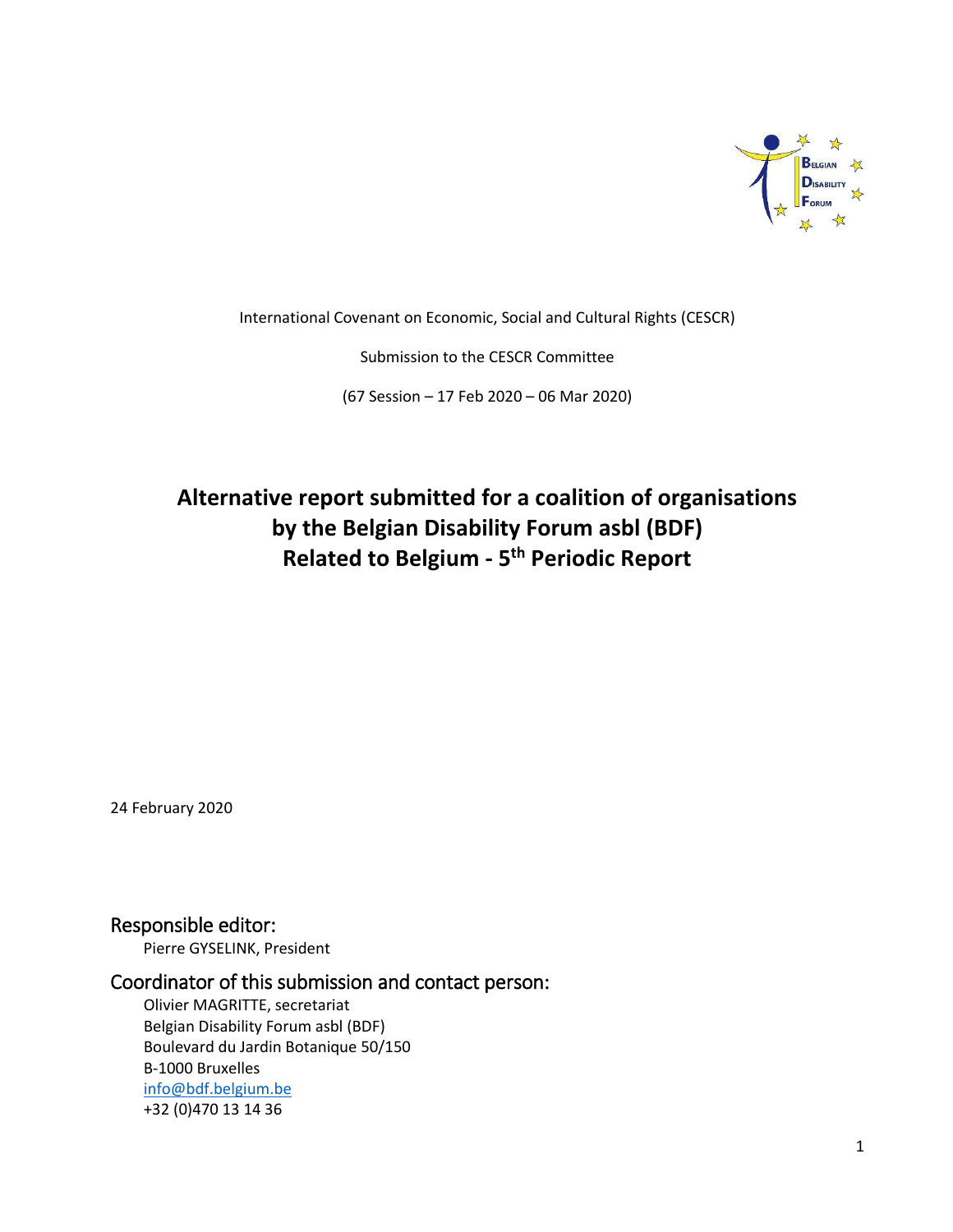# About the coalition represented by the Belgian Disability Forum asbl (BDF)

The Belgian Disability Forum asbl (BDF) is a non-profit organisation created in 2001. It has 18 member associations and defends the rights of about 250,000 persons with disabilities and their families<sup>1</sup>.

The BDF's mission is to monitor international developments that have an impact on the lives of Belgian persons with disabilities. In this respect, the BDF advocates for the effective implementation of international instruments ratified by Belgium and recommendations issued by international bodies.

This contribution is submitted by the BDF on behalf of 18 organisations representing persons with disabilities and 1 advisory body. You will find the list below. It was discussed and drafted on the basis of a participatory process that took place during the months of December2019 and January 2020.

#### **1) Organisations representing persons with disabilities :**

- ALTéO asbl (Mouvement social de personnes malades, valides et handicapées) <http://www.alteoasbl.be/>
- Association des Hémophiles et Malades de von Willebrand asbl (AHVH) <http://www.ahvh.be/fr/>
- Association Nationale d'Aide aux Handicapés Mentaux (ANAHM) <https://www.inclusion-asbl.be/> [https://trefpuntstan.be/.](https://trefpuntstan.be/)
- Association de Parents et de Professionnels autour de la Personne polyhandicapée asbl  $(AP<sup>3</sup>)$  <http://ap3.be/>
- Association Socialiste de la Personne Handicapée asbl (ASPH) <http://www.asph.be/Pages/default.aspx>
- Atingo <https://www.atingo.be/>
- Les Briques du GAMP asbl https://www.gamp.be/fr/briques-du-gamp/a-propos
- Doof Vlaanderen <https://www.doof.vlaanderen/>
- Fédération Francophone des Sourds de Belgique asbl (FFSB) http://www.ffsb.be/
- Katholieke Vereniging Gehandicapten vzw (KVG): <https://kvg.be/>
- Kleines Forum
- Landsbond van de Christelijke mutualiteiten / Alliance Nationale des Mutualités chrétiennes https://www.cm.be/ -<https://www.mc.be/>
- Le Silex asbl http://www.lesilex.be/
- Ligue Braille asbl <https://www.braille.be/>
- Ligue Nationale Belge de la Sclérose en Plaques asbl (LNBSP) <http://www.ms-sep.be/fr>
- *Œuvre Fédérale Les Amis des Aveugles et Malvoyants asbl <https://www.amisdesaveugles.org/>*
- Solidaris / Nationale Verbond van Socialistische Mutualiteiten <http://www.solidaris.be/Pages/Home.aspx> - [https://www.socmut.be](https://www.socmut.be/)
- Vereniging Personen met een Handicap vzw (VFG) <https://www.vfg.be/Pages/Home.aspx>

#### **2) Advisory body of persons with disabilities**

▪ Conseil Supérieur National des Personnes Handicapées (CSNPH) / Nationale Hoge Raad voor Personen met een Handicap (NHRPH) <http://ph.belgium.be/fr/csnph.html>

l <sup>1</sup> <http://bdf.belgium.be/view/fr/index.html>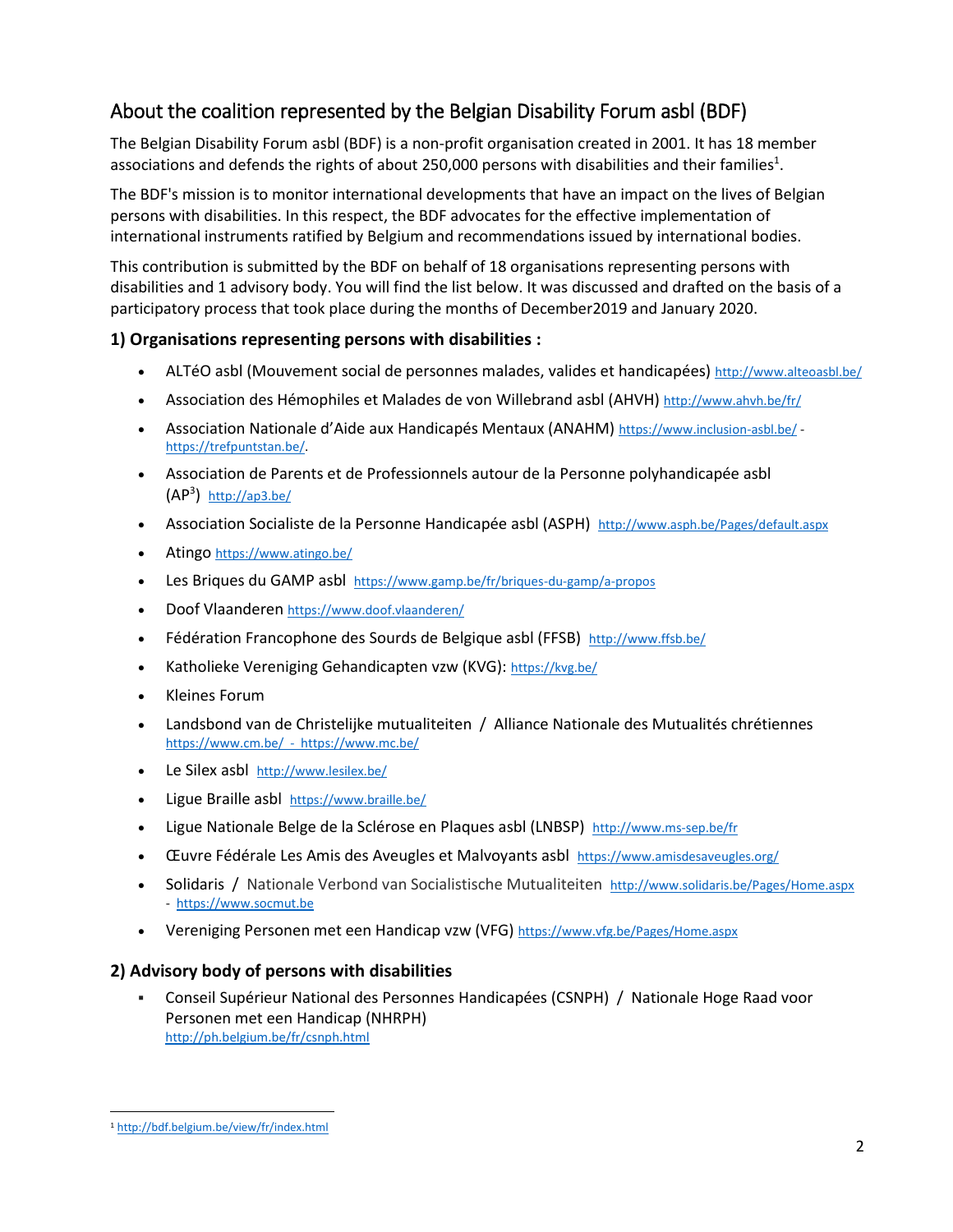### **Right to adequate housing (R.2):**

- Housing plays a key role in society. For persons with disabilities, this has three major implications: to have
- the choice of his / her place of living, to have accessible housing and to have housing that corresponds to
- one's financial capacities.
- Choosing one's place of living
- For the Belgian Disability Forum asbl (BDF), this is a non-negotiable priority: the public authorities must
- 7 finance living places in which the person with a disability can make his or her life choice<sup>2</sup>.

#### Accessible housing

- The majority of housing does not meet adequate accessibility standards. This is a problem for persons with
- disabilities and it comes in contradiction with the postulate of home care advocated by public authorities.
- Accessibility regulations are not strictly enforced. Many professionals are not trained in accessibility and
- 'Design for All' should be integrated into the architects' core curriculum.
- Accommodation in line with financial capacity
- Access to housing is the first step to lift a person out of poverty, or to prevent a person from falling into
- poverty. For many persons with disabilities, it is impossible to find housing that meets their needs because
- 16 their income is below the poverty line<sup>3</sup>. As a reminder, we are talking here about a group of the population
- which, depending on the calculation methods, represents 12 to 20% of the population!
- Many persons with disabilities should therefore have access to housing in a "social housing society" in order
- to reduce their housing-related expenses including heating, water and electricity to a maximum of one
- 20 third of their available monthly budget<sup>4</sup>.
- Unfortunately, the social housing sector has been experiencing a housing shortage for years. In addition,
- there are two aggravating factors: these dwellings are generally poorly insulated and not very accessible.
- Moreover, the notion of "adaptable" housing is still not part of the specifications for their construction or
- 24  $rehabilitation<sup>5</sup>$ .
- 25 Belgium has a percentage of social housing well below the European average.<sup>6</sup>
- This shortage is reflected in the existence of waiting lists for the allocation of social housing in the three
- constituent regions of federal Belgium. In 2016, the Flemish Region had 142,981 social housing units and
- 137,177 households were on waiting lists; the Walloon Region had 101,589 social housing units and 39,464
- households were on the waiting lists of social housing companies; the Brussels-Capital Region had 36,117
- 30 social housing units and the number of households on the waiting list was  $39,153.^7$

 On average, in 2005, households with budgets below the poverty line spent 33.7% of their budget on these items. Of these, persons who are not fortunate enough to have social housing spent more than 50% of their available monthly budget on it, in *Qui sont les pauvres en Belgique?*, SPF Economie, 16/10/2007, p. 5-6,

[http://croco.solsoc.be/IMG/pdf/Qui\\_sont\\_les\\_pauvres\\_en\\_Belgique.pdf](http://croco.solsoc.be/IMG/pdf/Qui_sont_les_pauvres_en_Belgique.pdf)

UNIA, *Baromètre de la diversité - Logement*, Bruxelles, 2014, p.273-275,

 $\overline{a}$  [http://ph.belgium.be/fr/m-eacute-morandums-et-notes-de-position/la-d%C3%A9sinstitutionnalisation-des-personnes-en](http://ph.belgium.be/fr/m-eacute-morandums-et-notes-de-position/la-d%C3%A9sinstitutionnalisation-des-personnes-en-situation-de-handicap.html)[situation-de-handicap.html](http://ph.belgium.be/fr/m-eacute-morandums-et-notes-de-position/la-d%C3%A9sinstitutionnalisation-des-personnes-en-situation-de-handicap.html)

<sup>&</sup>lt;sup>3</sup> This is to be seen in relation to the aspects dealt with below, under – Poverty (R.21), p.9.

[https://www.unia.be/files/Documenten/Publicaties\\_docs/barometre\\_de\\_la\\_diversite\\_logement.pdf](https://www.unia.be/files/Documenten/Publicaties_docs/barometre_de_la_diversite_logement.pdf)

 The percentage of social housing as a proportion of the total housing stock varies greatly between the different EU countries. Belgium is at 6.5% while France is at 18.7 and the Netherlands at 34.1%, in Service de lutte contre la pauvreté, la précarité et l'exclusion sociale, *Des faits et des chiffres: logements sociaux,* [https://www.luttepauvrete.be/des-faits-et-des-chiffres/des-faits-et](https://www.luttepauvrete.be/des-faits-et-des-chiffres/des-faits-et-des-chiffres-logements-sociaux/)[des-chiffres-logements-sociaux/](https://www.luttepauvrete.be/des-faits-et-des-chiffres/des-faits-et-des-chiffres-logements-sociaux/)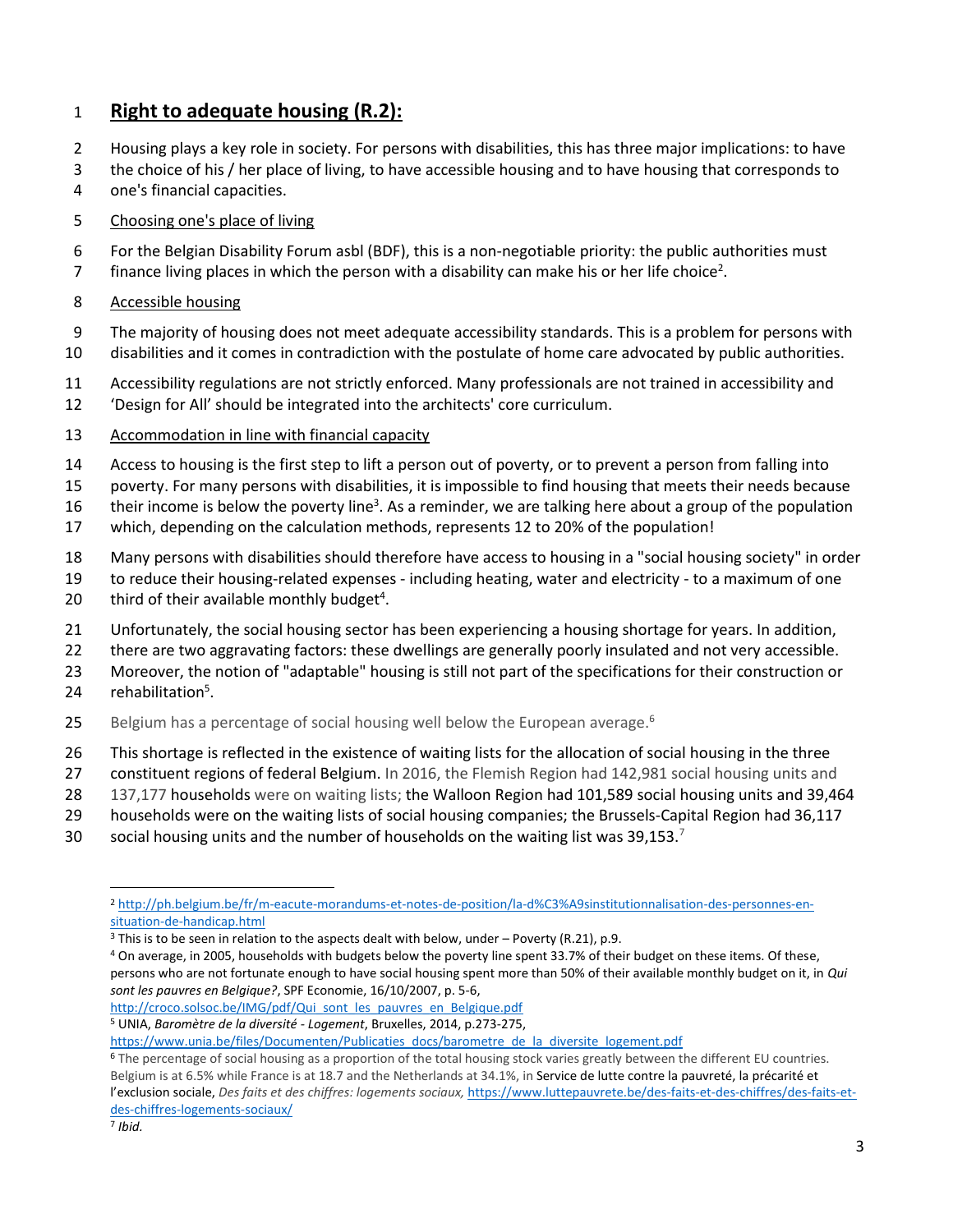- The average waiting period for the allocation of social housing in the Flemish Region for the year 2018 was
- 32  $1,074$  days<sup>8</sup>. In the Walloon Region, it is between 4.5 and 5 years!<sup>9</sup>.
- The dilapidated state of social housing creates totally unacceptable situations for persons with a disability
- 34 and elderly persons. Many are totally inaccessible<sup>10</sup>. In 2018, 4 cases of long-term elevator defects were
- 35 reported. Some persons were thus unable to leave their homes for several months $^{11}$ .
- Another important issue is the distribution of social housing throughout the country. This is particularly
- 37 noticeable in the Walloon Region<sup>12</sup>, but it is a reality in the Flemish Region and in the Brussels-Capital
- 38 . Region as well<sup>13</sup>. So there is a huge structural imbalance, while disability knows no boundaries...
- Between 2001 and 2015, the number of social housing units occupied by a household headed by a person
- with a disability in the Walloon Region and the Brussels-Capital Region increased considerably, reaching
- 41 between 5.0%<sup>14</sup> and 12% of housing units, depending on the province<sup>15</sup>.
- Moreover, the rent scale used in the Walloon Region has not been adapted for more than 15 years and does
- not take into account the significant rent increases that have been made following the renovation of social
- 44 housing during this period<sup>16</sup>. An update of this scale is necessary.
- Finally, a very important factor for many persons with a disability is the difficulty of access to public
- 46 transport. At this level, Belgium (18.7%) is slightly better than the European average (20.6%),<sup>17</sup> but this
- result is relatively low given the size of the country and the high population density that characterises it. The
- political priority does not exist: the SNCB has renewed in 2019 a purchase of M7 type carriages which do not
- 49 allow persons with a disability to access the train without outside help<sup>18</sup>. The life span of a car is at least 30
- years! As regards bus and tram transport, despite some progress in recent years, many lines cannot be
- considered accessible and interoperability between different public transport systems remains insufficient.
- **Suggested Questions on Right to adequate housing:**
- What is planned by Belgium to increase the living spaces that enable the person with a disability to achieve his or her life choice?
- Will Belgium take the necessary steps to include "Design for All" as a compulsory part of the architectural curriculum?
- Will Belgium develop the necessary policies to bring existing social housing up to standard, in terms of accessibility or adaptability?

- <https://www.dhnet.be/regions/bruxelles/les-logements-sociaux-inaccessibles-aux-pmr-5e1632e49978e272f9b3237a>
- MUPOY (T.), *Logement social et ascenseur : des composantes indissociables ?* ASPH Analyse n°22, Bruxelles, 2018. [http://www.asph.be/SiteCollectionDocuments/Analyses%20et%20etudes/Analyses%20et%20etudes%202018/Analyse%20ASPH%2](http://www.asph.be/SiteCollectionDocuments/Analyses%20et%20etudes/Analyses%20et%20etudes%202018/Analyse%20ASPH%20-%2022%20-%202018%20Logement%20social%20et%20ascenseur%20-%20des%20composantes%20indissociables.pdf) [0-%2022%20-%202018%20Logement%20social%20et%20ascenseur%20-%20des%20composantes%20indissociables.pdf](http://www.asph.be/SiteCollectionDocuments/Analyses%20et%20etudes/Analyses%20et%20etudes%202018/Analyse%20ASPH%20-%2022%20-%202018%20Logement%20social%20et%20ascenseur%20-%20des%20composantes%20indissociables.pdf)
- Province of Hainaut 48%, Province of Liège 35%, Province of Namur 8%, Province of Walloon Brabant 6% and Province of Luxembourg 3%, in: ANFRIE (M.-N.) and GOBERT (O.), Les chiffres du logement public en Wallonie - 2016, Charleroi, 2016, p.163. X., *Sociale huurwoningen van SHM's naar aantal slaapkamers per provincie*,
- [https://www.wonenvlaanderen.be/sites/wvl/files/wysiwyg/huurwoningen\\_shm\\_naar\\_provincie.pdf](https://www.wonenvlaanderen.be/sites/wvl/files/wysiwyg/huurwoningen_shm_naar_provincie.pdf)

 $\overline{\phantom{a}}$ *Ibid*.

 X., Wallonie Logement*, L'histoire*[, https://www.swl.be/index.php/component/content/article?id=481:l-histoire](https://www.swl.be/index.php/component/content/article?id=481:l-histoire) X., Les *logements sociaux inaccessibles aux PMR,* in *La Dernière heure les sports,* 09/01/2020,

ANFRIE (M.-N.) and GOBERT (O.), *Op.cit., Loc.cit.*, p. 102.

*Ibid*, p. 106-108.

*Ibid*, p.130.

*X., Moeilijk toegang tot openbaar vervoer (in%)*, in Wonen Vlaanderen,2016,

https://www.wonenvlaanderen.be/sites/wvl/files/moeilijk\_toegang\_tot\_openbaar\_vervoer.pdf

CSNPH, *La SNCB condamne les passagers handicapés à plus de 30 ans de dépendance*, News, 23/12/2019,

[http://ph.belgium.be/fr/nouvelles-amp-presse/la-sncb-condamne-les-passagers-handicap%C3%A9s-%C3%A0-plus-de-30-ans-de](http://ph.belgium.be/fr/nouvelles-amp-presse/la-sncb-condamne-les-passagers-handicap%C3%A9s-%C3%A0-plus-de-30-ans-de-d%C3%A9pendance.html)[d%C3%A9pendance.html](http://ph.belgium.be/fr/nouvelles-amp-presse/la-sncb-condamne-les-passagers-handicap%C3%A9s-%C3%A0-plus-de-30-ans-de-d%C3%A9pendance.html) ; CSNPH, *Avis n° 2019/15*, <http://ph.belgium.be/fr/avis/avis-n%C2%B0-2019-15.html>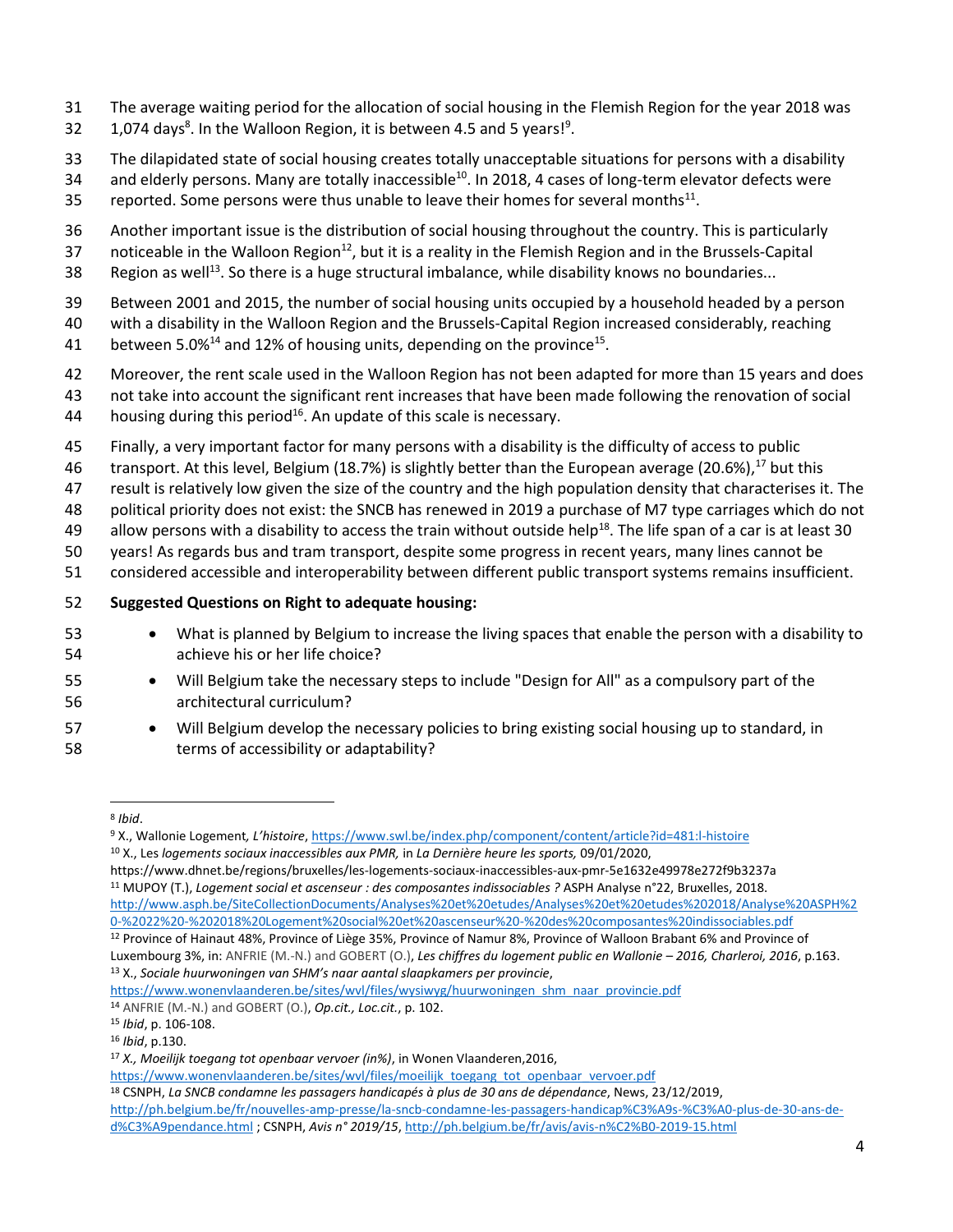- Will Belgium develop the necessary policies to address the overall shortage of social housing and the resulting waiting lists?
- Will Belgium allocate the necessary budget to renovate existing social housing and enable persons with disabilities to find suitable and affordable adapted social housing?
- Will the Walloon Region update the rent scale in use for social housing?
- Will Belgium plan for independent accessibility for all persons with disabilities on all train, bus and tram networks and ensure interoperability of the networks?

### **National human rights institution (R.4) :**

- A Federal Institute for the Protection and Promotion of Human Rights was established by the law of
- 68 12/05/2019<sup>19</sup>. It will operate on the basis of residual competences, with the bulk of the matters remaining covered by the existing Institutions.
- The BDF has no information on whether the situation of persons with disabilities has been properly taken
- into account by this new institution. The advisory councils of persons with disabilities have never been
- consulted on this matter, which contravenes the principles of Article 4.3 of the UNCRPD, which Belgium has ratified.
- The Flemish government announced its intention to withdraw from UNIA (effective withdrawal in march
- 2023). What impact will this have on the composition and functioning of the Institute?
- **Suggested Questions on National human rights institution:**
- 77 What measures will Belgium put in place to implement its commitment to consult persons with disabilities and their representative organisations in all decision-making processes that affect them?
- 80 What will be the concrete consequences on the functioning of the National human rights 81 institution following Flanders' decision to withdraw from UNIA?

# **Obligation to act to the maximum of available resources (R.5,6)**

- 83 The fight against poverty and exclusion in Belgium is neither a national nor a regional<sup>20</sup> priority.
- The BDF and its member organizations have little experience in international cooperation. With regard to
- development cooperation, it appears that little is being done to make Belgium's participation in cooperation processes conditional on respect for the principles of inclusion and accessibility, particularly of persons with
- disabilities.

 $\overline{a}$ 

- **Suggested Questions on Obligation to act to the maximum of available resources:**
- 89 What international cooperation programs does Belgium plan to develop to promote the rights of persons with disabilities abroad?
- How does Belgium ensure that all cooperation programs in which it participates respect the rights of persons with disabilities and include their representative organizations when these programs affect their lives?

[http://www.ejustice.just.fgov.be/cgi\\_loi/change\\_lg.pl?language=fra=Fn=2019051210able\\_name=loi](http://www.ejustice.just.fgov.be/cgi_loi/change_lg.pl?language=fr&la=F&cn=2019051210&table_name=loi)

 Service de lutte contre la pauvreté, la précarité et l'exclusion sociale (2019). *Durabilité et pauvreté*. Contribution au débat et à l'action politiques. Rapport bisannuel 2018-2019. Bruxelles, 2019, *Passim*[, https://www.luttepauvrete.be/wp](https://www.luttepauvrete.be/wp-content/uploads/sites/2/2019/12/Durabilite-et-Pauvrete-Rapport-bisannuel.pdf)[content/uploads/sites/2/2019/12/Durabilite-et-Pauvrete-Rapport-bisannuel.pdf](https://www.luttepauvrete.be/wp-content/uploads/sites/2/2019/12/Durabilite-et-Pauvrete-Rapport-bisannuel.pdf)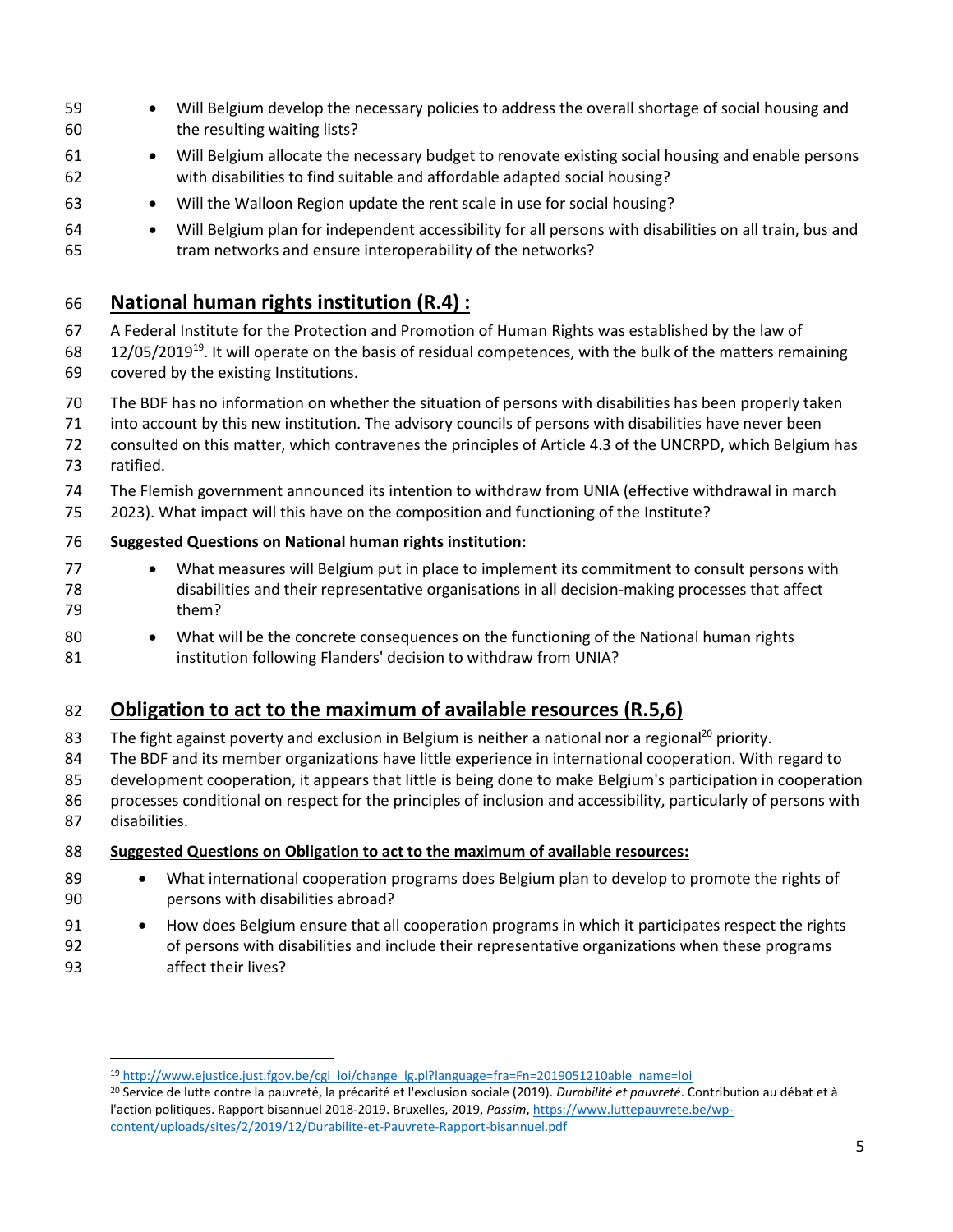• Does Belgium offer means to enable persons with disabilities to participate in international exchanges?

# **Sustainable development objectives (R.9) :**

- On 5 June 2017, the BDF sent its comments to the UN Secretariat on how Belgium is fulfilling its
- commitments to sustainable development. He particularly pointed out the following aspects in the voluntary report from Belgium :
- 100 Very succinct consideration for the situation of persons with disabilities
- 101 A few references to the notions of accessibility and inclusion, but without any real in-depth reflection
- Overall, the voluntary report gave the impression of a juxtaposition of disparate measures without any real planning
- 105 The luxurious presentation was probably intended to give a positive image of Belgium rather than to present a coherent content reflecting a duly elaborated political project
- At this year's Sustainable Development Forum organized by the competent Federal Minister, the workshop

 on the evaluation of the implementation of these objectives taught us that the Planning Office and the Prime Minister's Office are not equipped to carry out an effective evaluation of the implementation of these

- objectives.
- In the same sense, the answer given here by the Belgian State is limited to the congruent portion: the
- inclusion in Article 7bis of the Constitution. So it's pure formalism.

#### **Suggested Questions on Sustainable development objectives:**

- 114 Belgium has to report on the implementation of the 242 concrete criteria. How will Belgium carry out a structured and permanent involvement of persons with disabilities in order to allow a needs-based implementation?
- 117 How will it associate the BDF and the federal and federated disability advisory councils with UN reporting exercises?

### **Non-discrimination (R.10,11) :**

- The questions focus specifically on certain groups that are discriminated against, but do not specifically
- address discrimination against persons with disabilities.
- Belgium therefore provides no explanation for the situation of persons with disabilities, whereas in all UNIA
- reports, discrimination against persons with disabilities appears in first or second place in terms of the

124 number of reports.<sup>21</sup>. Lack of accessibility and lack of reasonable accommodation are largely responsible for

125  $\frac{this^{22}}{2}$ .

- 126 Belgium has been a European pioneer in anti-discrimination legislation<sup>23</sup>. The practical implementation of
- 127 these laws remains extremely difficult to achieve, especially for persons with disabilities<sup>24</sup>.

 UNIA, *Rapport chiffré 2018. Renouer avec les droits humains*, Bruxelles, 2019, Graphique 17, p.16, <https://www.unia.be/fr/publications-et-statistiques/publications/rapport-chiffres-2018>

*Ibid*, p. 32, 35, 38, 52, 64, 73.

Laws transposing EU Directives 2000/43 and 2000/78.

 TULKENS (Fr.), BOSSUYT (M.) *et alia, Premier rapport d'évaluation de la Commission d'évaluation de la législation fédérale relative à la lutte contre les discriminations,* Février 2017, p. 121[, https://www.unia.be/files/Documenten/Aanbevelingen-](https://www.unia.be/files/Documenten/Aanbevelingen-advies/Commission_d%C3%A9valuation_de_la_l%C3%A9gislation_f%C3%A9d%C3%A9rale_relative_%C3%A0_la_lutte_contre_les_discriminations.pdf)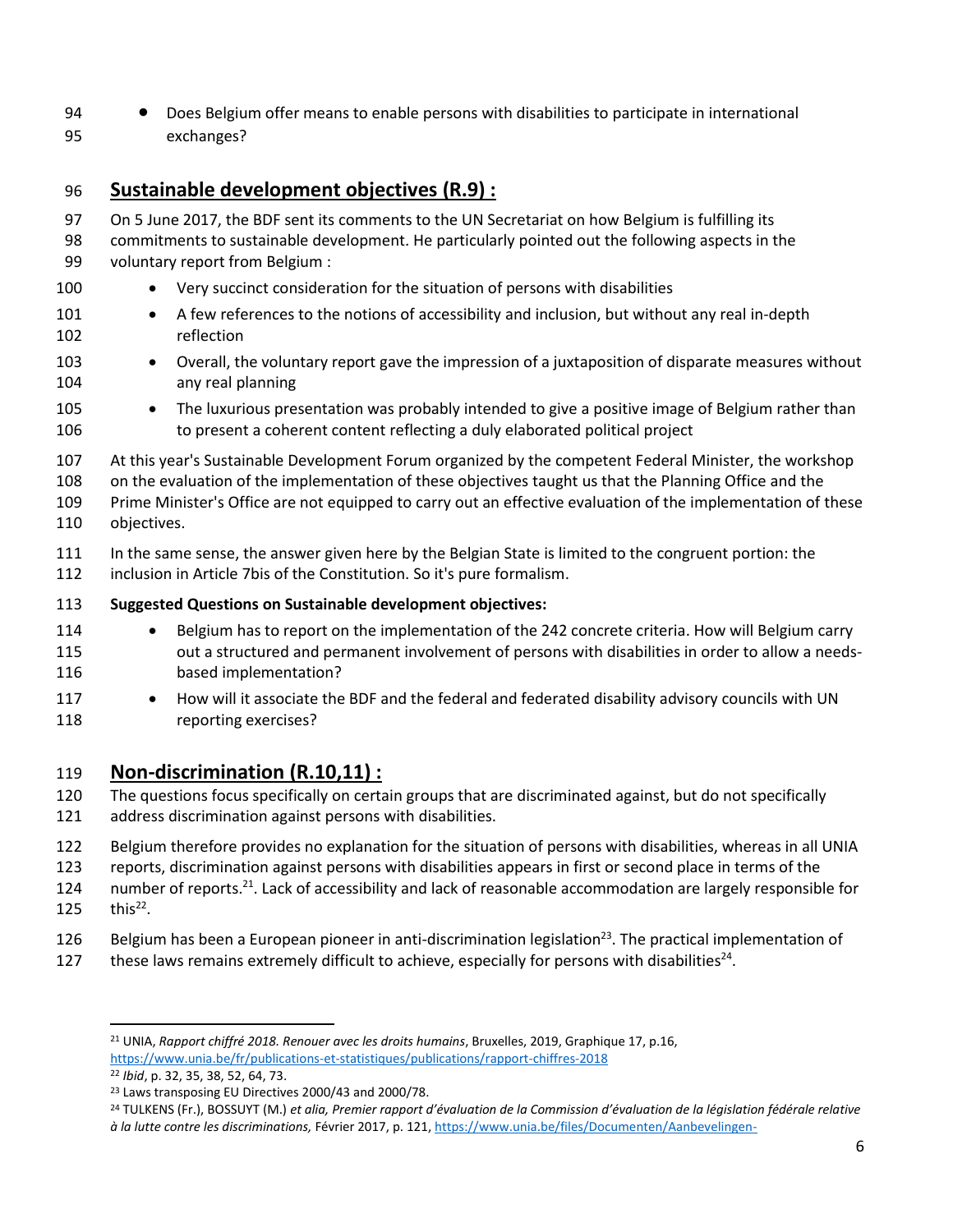- Even if reasonable accommodation is formalised in regulations, its use for the inclusion of persons with
- disabilities remains rare due to the lack of clarity on what is "reasonable". This is particularly the case in
- 130 private and public employment and in education<sup>25</sup>.
- The BDF wants to highlight the reality of disability by association. The parents and relatives of a person with
- a disability often have to invest time and energy to support him or her in their daily life, school or work and risk being blocked in their professional, social and cultural life...
- So far, Belgium does not recognise the concept of cross-discrimination. While women with disabilities are
- discriminated against as women and as persons with disabilities. At present, they have to choose which
- ground of discrimination they wish to report, even though they are victims on both.
- A series of rights and services are only accessible to persons with disabilities if they have been recognised as
- such before their 65th birthday: tax or social compensation, reimbursement for adaptation or rehabilitation, etc. This constitutes cross-discrimination on the basis of age. So far, only the German-speaking Community
- has abolished this discrimination.
- **Suggested Questions on Non-discrimination:**
- What concrete measures does Belgium plan to take to ensure the implementation of the reasonable accommodation provided by law for persons with disabilities in all regulations? What systematic initiatives for training in reasonable planning have been developed at all levels of federal Belgium, including the municipal level? What are the results of these trainings? How are they evaluated?
- What measures does Belgium intend to implement to ensure that persons with disabilities can access goods and services on an equal footing with all citizens and throughout Belgium?
- Does Belgium intend to introduce the concepts of cross-discrimination and disability by association in its non-discrimination legislation?
- What concrete measures does Belgium plan to take to eliminate any difference in treatment in the intervention of public services depending on whether the intervention was requested by a person whose recognition as a person with a disability took place before or after his 65th birthday?

# **Right to work (R.12-13)**

- In 2011, the employment rate of persons with disabilities (40.7%) was significantly lower than the national
- 156 average (66.4%<sup>26</sup>), placing Belgium among the last countries of the European Union<sup>27</sup>. Since then, this gap
- has not diminished. The question of access to employment for persons with disabilities has been the subject
- 158 of a position paper by the *Conseil Supérieur National des personnes handicapées*<sup>28</sup>. It gives a complete
- picture of the situation and identifies 3 types of problems:
- o the particular difficulty for persons with disabilities in finding employment
- **b** o the lack of social responsibility of employers
- 
- o the existence of "employment traps" which prevent many persons with disabilities receiving

 $\overline{\phantom{a}}$ advies/Commission d%C3%A9valuation de la l%C3%A9gislation f%C3%A9d%C3%A9rale relative %C3%A0 la lutte contre les d [iscriminations.pdf](https://www.unia.be/files/Documenten/Aanbevelingen-advies/Commission_d%C3%A9valuation_de_la_l%C3%A9gislation_f%C3%A9d%C3%A9rale_relative_%C3%A0_la_lutte_contre_les_discriminations.pdf)

 UNIA, *Rapport annuel 2017,* p.24-26; UNIA, *A l'école de ton choix avec un handicap* https://www.unia.be/fr/publications-etstatistiques/publications/lecole-de-ton-choix-avec-un-handicap-les-amenagements-raisonnables-dans-lenseignement Conseil supérieur de l'emploi, *Rapport 2017. http://www.*[emploi.belgique.be/publicationDefault.aspx?id=46240](http://www.emploi.belgique.be/publicationDefault.aspx?id=46240)

 X, *Moins d'1 adulte handicapé sur 2 avait un emploi dans l'UE28 en 2011,* in, *Eurostat 184/2014*, News Release 2/12/2014, <http://ec.europa.eu/eurostat/documents/2995521/6181600/3-02122014-BP-FR.pdf/55394f4c-1dea-4d3d-a9bd-6fc936455d03>

 Conseil Supérieur National des Personnes Handicapées, *Emploi des personnes handicapées : note de position*, Janvier 2014, <http://ph.belgium.be/media/static/files/2014-01-14---note-position-emploi.pdf>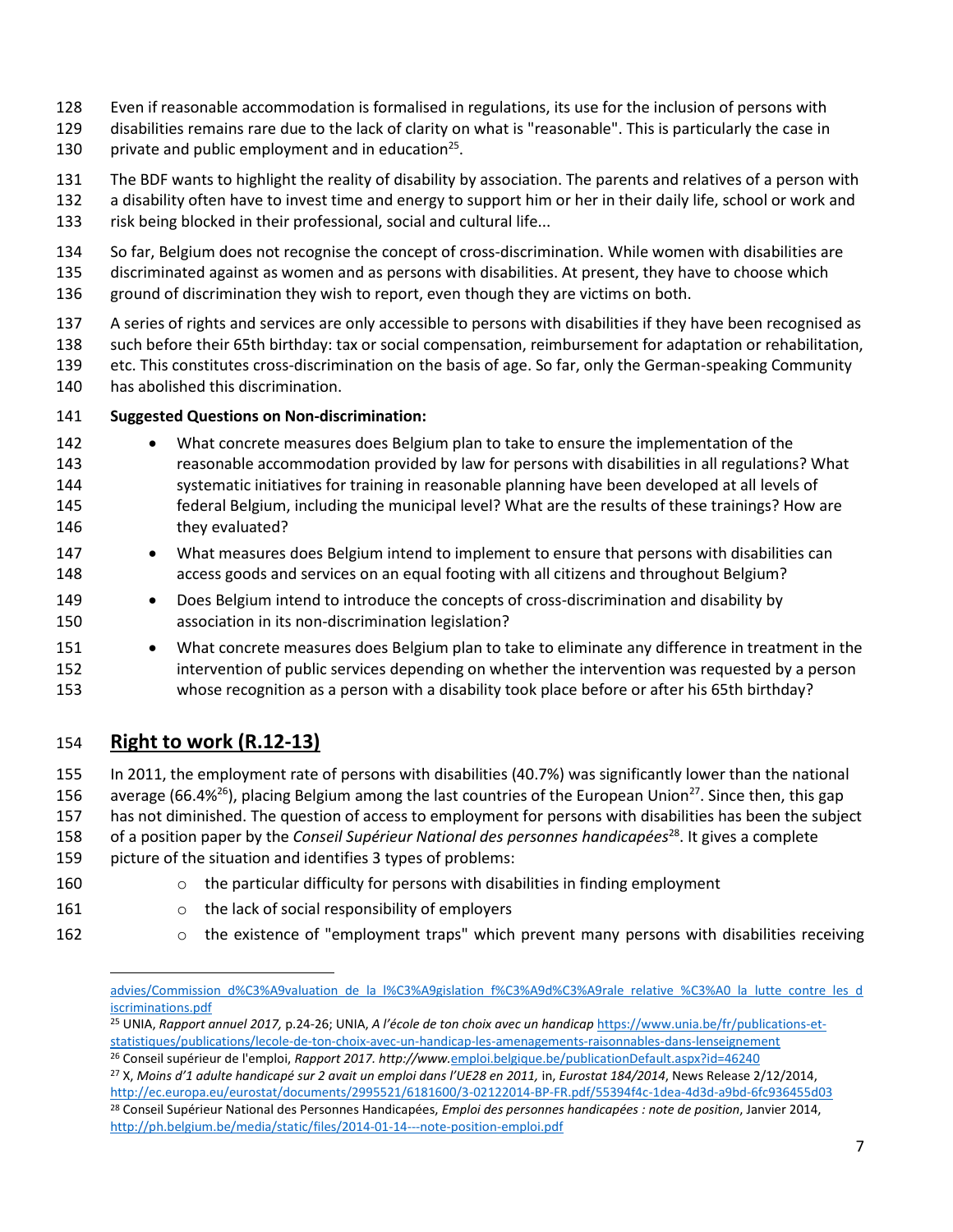- benefits from "taking the risk" of taking up a job
- The BDF notes that no comprehensive and coordinated policy has been put in place to effectively address the low employment rate of persons with disabilities.

 The main result of the "Back to Work" measures developed by the federal government is not to put persons 167 back to work but to lay them of  $f^{29}...$ 

 The concept of reasonable accommodation is not adequately addressed in the workplace. It is only partially binding and employers tend to ignore it. This is particularly the case for persons who wish to return to work 170 after a period of illness or accident.

- Compartmentalisation between public bodies also poses a problem: in the Walloon Region, for instance, a
- person with a disability receiving income replacement benefits cannot access training courses organised by
- *FOREM* (Public Employment and Training Service) because he or she is not considered a "jobseeker".
- The employment rate of persons with disabilities in Belgium remains significantly lower than for other
- population groups. Belgium is even in the penultimate place in Europe according to the Belgian national
- 176 report carried out within the framework of the European Semester<sup>31</sup>. Furthermore, *Statbel* has published a
- 177 statistic showing that only 23% of recognised persons with disabilities in Belgium are in employment<sup>32</sup>... The
- systems of incentives for the employment of persons with disabilities have not been able to increase the
- employment rate of persons with disabilities.
- Quotas for the employment of persons with disabilities in the civil service exist in all the entities of federal
- Belgium as well as in the local entities, with varying percentages. In practice, they are never reached, except by municipalities.
- At the Flemish level, the member organisations of the BDF denounce the policy of the VDAB which,
- according to a strict inclusive logic, drowns persons with disabilities in the mass of jobseekers and no longer allows for specialised support.
- As for the recent "positive action" order, it is too early to assess its effects. But employers will have to get involved in the process, which is not a certainty.
- The system of Adapted Work Enterprises (ETAs) in place for the last 20 years has enabled workers in these
- enterprises to obtain the guaranteed minimum wage, which is a good thing. On the other hand, the related
- profitability constraint has created perverse effects unfavourable to the retention of the most severely
- persons with disabilities in ETAs.

l

#### **Suggested Questions on Right to work:**

- What concrete measures, both regulatory and incentive, does Belgium provide for to guarantee the right to employment for persons with disabilities, in the private and public sectors, by ensuring effective protection against discrimination, continuing vocational training, adequate accessibility
- and the necessary reasonable accommodation? What measures will the Commission take to
- ensure compliance with employment quotas in the public sector?

Conseil national du Travail, *Avis n° 2099*, p.10-11,<http://www.cnt-nar.be/AVIS/avis-2099.pdf>

 Conseil Supérieur National des Personnes Handicapées, *Avis n° 2015/10 relatif au projet d'Arrêté Royal pris en exécution de l'article 153 de la Loi programme du 19 décembre 2014*[, http://ph.belgium.be/fr/avis/avis-2015-10.html](http://ph.belgium.be/fr/avis/avis-2015-10.html) et *Avis n° 2016/12 relatif aux nouveaux trajets de réinsertion professionnelle, avis « Back to work »,* <http://ph.belgium.be/fr/avis/avis-2016-12.html> [https://eur-lex.europa.eu/legal-content/FR/TXT/PDF/?uri=CELEX:32018H0910\(01\)&from=EN](https://eur-lex.europa.eu/legal-content/FR/TXT/PDF/?uri=CELEX:32018H0910(01)&from=EN)

 X., *23% of people with disabilities have a job*, in *Statbel Belgium in figures*, 29/11/2018[, https://statbel.fgov.be/en/news/23](https://statbel.fgov.be/en/news/23-people-disabilities-have-job) [people-disabilities-have-job](https://statbel.fgov.be/en/news/23-people-disabilities-have-job)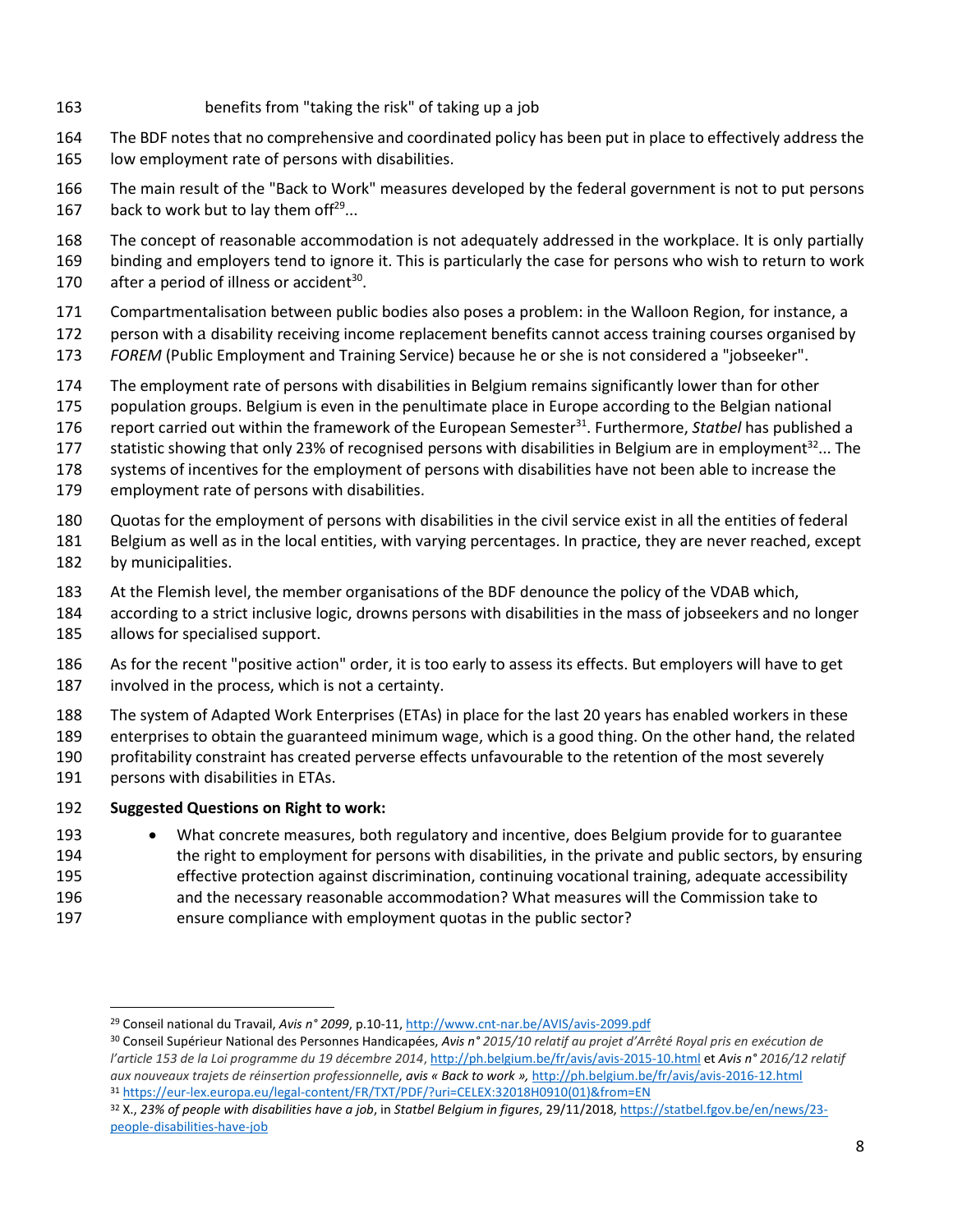- Given the low employment rate of persons with disabilities, what does Belgium plan to do to improve the effectiveness of its employment policies? What is it doing to promote the transition from sheltered to regular employment from an inclusive perspective?
- What concrete measures does Belgium plan to take to identify and remove "obstacles to employment" and "employment traps" existing in the various laws and regulations?
- What are the actual return to employment figures for persons recognized as "with disabilities"? What concrete measures does Belgium intend to take to remedy the situation generated by the 'back to work' measures, the result of which is not a return to employment but the dismissal of the persons concerned? What has Belgium done to support reasonable accommodation in employment? What is Belgium doing to help persons with disabilities turn sheltered employment into a stepping stone to mainstream employment?

## **Violence against women and children (R.20)**

More than half of the persons represented by the BDF are women with disabilities.

BDF member organisations regularly receive testimonies from women with disabilities reporting ill-treatment

- and even violence, including sexual violence. Unfortunately, it is usually impossible to obtain testimony, let
- alone for victims to file a complaint.
- There are many reasons for this. Many women with disabilities who are victims of violence are :
- o in a situation of dependency on the perpetrator: family members, persons of trust, institutional or school staff, care staff, etc.
- 217 o uninformed of their rights
- 218 o poorly trained, or even totally ignorant about emotional and sexual life to the point where they do not realize what is normal or abnormal, acceptable or unacceptable
- 220 o submitted to "forced medication", including birth control pills and even sterilization... which in some cases may mask the consequences of sexual abuse.
- In 2019, the BDF took knowledge of the étude de la professor Tina Goethals, *Sexually oriented violence among*  223 women with disabilities in Flanders<sup>33</sup>. The content of this study is scary.
- This is a university study. So it has a scientific value. It depicts very clearly the realities of life. Unfortunately, it only exists in Dutch and there is no similar study for the Walloon Region or the Brussels Capital Region. However, the testimonies received, under cover of anonymity, by our member organisations of these two
- entities are proportionally as numerous. It is therefore reasonable to assume that the situations experienced there are just as horrific.
- 229 In the BDF's view, this would justify the authorities finally taking these realities seriously and taking action to 230 put an end to the ill-treatment suffered by women with disabilities in Belgium, including the practice of forced
- contraception and even sterilization without informed consent.
- On the other hand, action must be taken to put an end to the situations of financial and material dependence
- of women with disabilities: these situations are fostering secrecy and impunity of the perpetrators, which
- make possible abuses of power and breaches of trust.

 $\overline{a}$ 

 Dr. GOETHALS (T.), Prof. Dr. VAN HOVE (G.), Prof. Dr. VANDER LAENEN (F.), *Seksueel georiënteerd geweld bij vrouwen met een beperking in Vlaanderen 2018. Onderzoek in opdracht van Vlaams Minister van Gelijke Kansen in de periode 2014-2019, uitgevoerd in 2016-2017*, Gent, 2018.

<https://www.gelijkekansen.be/Portals/GelijkeKansen/Documents/Rapportseksueelgeweldvrouwenhandicap.pdf>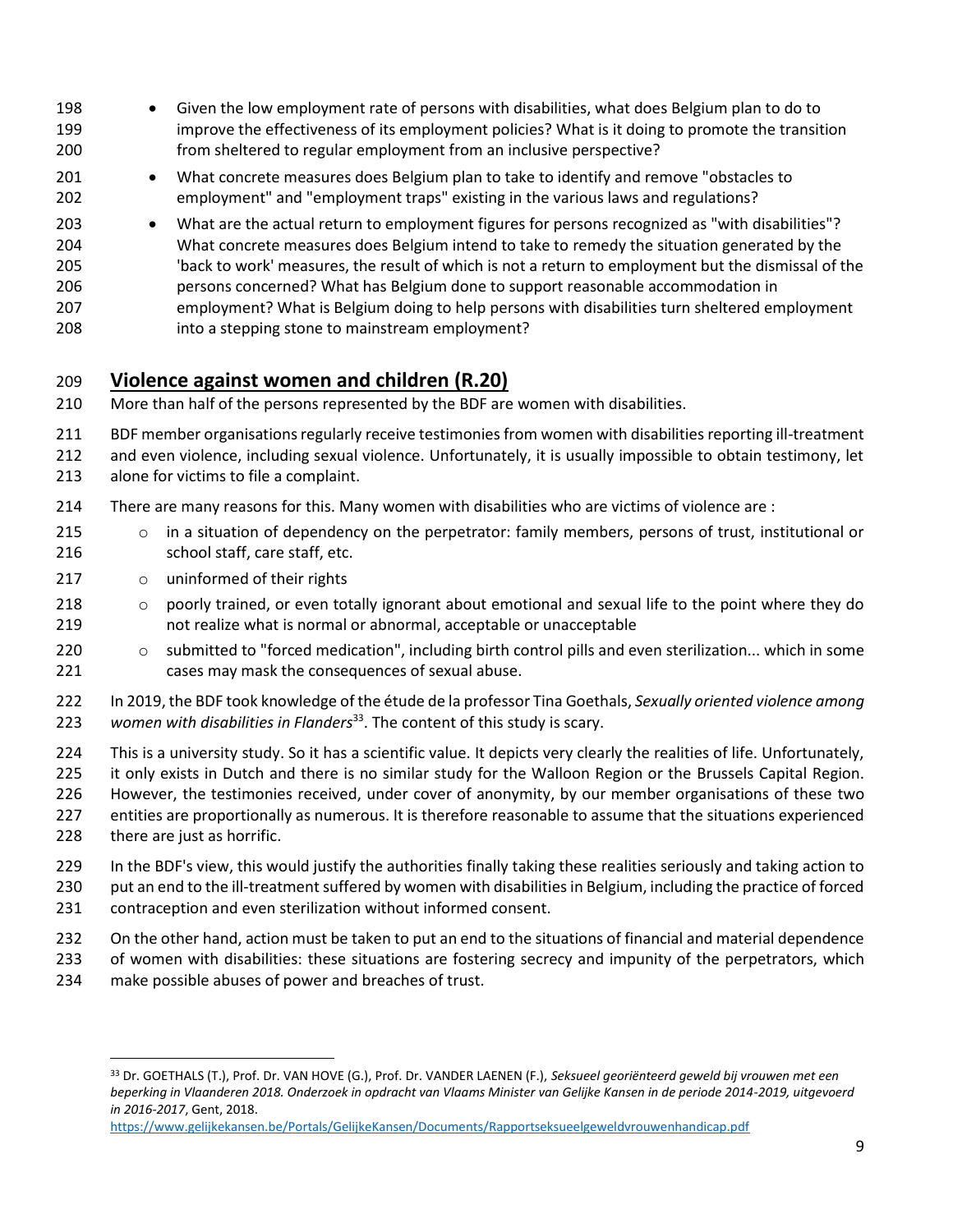- Finally, the BDF considers that the way in which children with disabilities are treated, trained and
- accompanied is not acceptable in view of the country's level of development.
- This is the case with the mechanisms for accompaniment, support, communication and identification of
- persons of trust, including sign languages and easy reading and understanding: they are not sufficiently
- developed and place children in situations of suffering.
- The same applies to school transport. In order to attend school at the school of their choice, some children
- with disabilities spend more than 2 hours a day on school transport. *UNIA*, *La Ligue des Familles* and the
- Delegate for the Rights of the Child proposed specific ways of improvement. So far, the solutions remain
- 243 totally insufficient  $35.36$

#### **Suggested Questions on Violence against women and children:**

- What concrete measures does Belgium plan to take to support and assist women and girls with disabilities who are victims of indecent assault or rape, in various forms and with different intensities?
- Do women and girls with disabilities have free access to relevant information and training in sexual health and emotional literacy?
- What concrete steps does Belgium plan to take to implement policies that will improve children's learning to choose and thus increase their ability to make choices throughout their lives?
- 252 What concrete measures does Belgium plan to take to ensure that children with disabilities are properly and adequately cared for from an early age?
- What concrete measures does Belgium plan to take to promote inclusion and provide an effective solution to the long hours spent by children with disabilities in school transport in order to receive the help they need?

# **Poverty (R.21)**

- The extent of the phenomenon is known: a large majority of Belgian persons with disabilities live below the poverty line.
- The European objective set for Belgium in 2020 will obviously not be achievable. On the contrary, the situation is getting worse!
- In its National Reform Plan (NRP) 2010, Belgium stated "....*Belgium has the ambition that by 2020, 380,000*
- 263 persons will no longer face the risk of poverty and social exclusion compared to the reference year (2008)<sup>37</sup>". The BDF notes that this is far from being the case.
- 265 In 2016, the Court of Audit was very critical of the <sup>2nd</sup> Federal Plan to Combat Poverty: "... Any gaps in the
- plan: mobilization of administrations, contribution of the plan to the achievement of the national objective,

l X., *Des pistes concrètes pour améliorer le transport scolaire en Wallonie et à Bruxelles*, UNIA, 09/03/2019, <https://www.unia.be/fr/articles/des-pistes-concretes-pour-ameliorer-le-transport-scolaire-en-wallonie-et-a> X., *Et si votre enfant est dans l'enseignement spécial...,* in *Le Ligueur des Parents*, 07/09/2017.

<https://www.laligue.be/leligueur/articles/transport-scolaire-et-handicap-on-passe-a-l-action> X., *E-Mobile. Tu fais Paris-Bruxelles en 1h18, je fais maison-école en 3h, UNIA*, 7/03/2019, [https://www.youtube.com/watch?v=\\_t3JIHQHHKsc](https://www.youtube.com/watch?v=_t3JIHQHHKsc)

<sup>&</sup>lt;sup>37</sup> Plan National de Réforme 2010, [page 31, http://ec.europa.eu/europe2020/pdf/nrp/nrp\\_belgium\\_fr.pdf.](http://ec.europa.eu/europe2020/pdf/nrp/nrp_belgium_fr.pdf)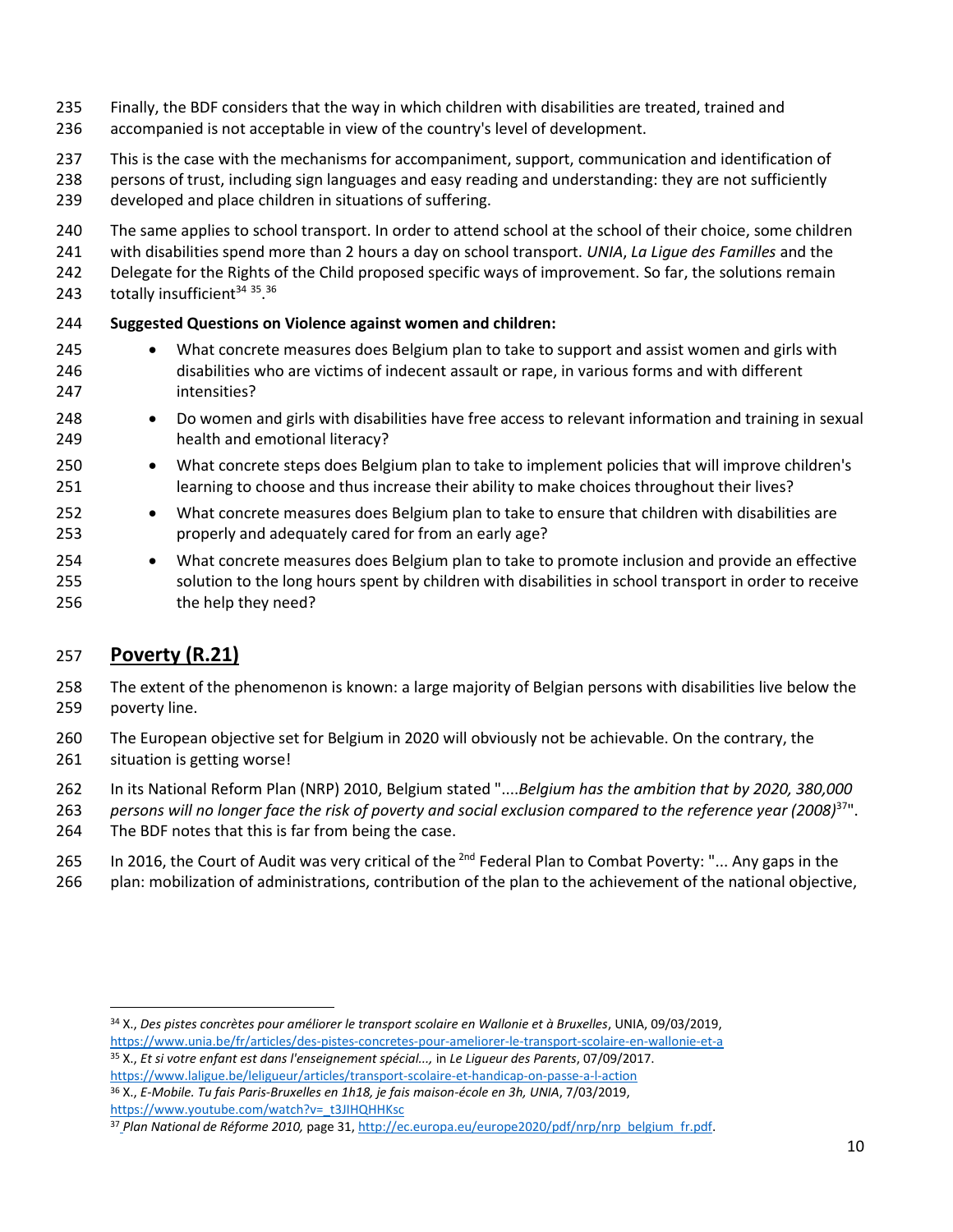- 267 no deadline, no overall budget allocation, no estimate of the cost of objectives or actions. In short, the second anti-poverty plan is more of a "list of actions" than a public policy instrument...*<sup>38</sup>* 268 *.*
- 269 The *Conseil Supérieur National des Personnes Handicapées* has made the same observation concerning the 3rd Federal Plan to Combat Poverty 2016-2019<sup>39</sup>: the fight against poverty is not a priority for Belgium<sup>40</sup>. On 271 the contrary, poverty is on the rise and is also spreading to some workers, especially those with
- 272 disabilities<sup>41</sup>.
- 273 The complexity of the administrative system regularly results in persons with disabilities not having the
- 274 necessary documents to prove that they are in order at the administrative level<sup>42</sup>. For persons with
- 275 disabilities, the system for recognizing their situation has become particularly complex. It has been adapted
- 276 in successive touches to solve the problems but should be reviewed as a whole in the interests of
- 277 simplification and efficiency.
- 278 The Disability Allowances Act dates from 27 February 1987. It has been modified several times. However, no
- 279 fundamental reform has been undertaken. Numerous changes have been made over the years and have 280 resulted in a disparate, complex and opaque set<sup>43</sup>. The law does not meet the requirements of the UNCRPD 281 and needs to be completely rewritten.
- 282 A significant number of persons with disabilities living in Belgium do not have sufficient income to achieve a
- 283 satisfactory standard of living. The income replacement allowance (ARR) for a single person is 20% below
- 284 the poverty line and almost 60% below the guaranteed minimum wage (as of 01.09.2018, ARR= 910,75€;
- 285 poverty line = 1139€; minimum wage = 1.562,59€).
- 286 40% of persons receiving a disability allowance in Belgium actually live below the poverty line<sup>44</sup> and suffer 287 many hardships, including the most basic needs (food, housing, health care, etc.).
- 288 This is all the more cruel because living with a disability entails additional costs due to an inaccessible
- 289 environment. Taking into account the cost of living has a greater impact on the budget of a person with a
- 290 disability, even though he or she often has a lower level of income.
- 291 During the years 2016-2018, the General Directorate persons with disabilities of the Federal public service
- 292 social security experienced serious computer problems which, combined with a shortage of staff, led to very
- 293 significant delays in the management of allowance files. In 2020, thousands of files are still more than six
- 294 months late in being processed.

<sup>38</sup>X, *La Cour des comptes tacle sévèrement la Belgique, incapable de réduire la pauvreté*, RTBF, 15/07/2016, [https://www.rtbf.be/info/belgique/detail\\_la-cour-des-comptes-tacle-severement-la-belgique-incapable-de-reduire-la](https://www.rtbf.be/info/belgique/detail_la-cour-des-comptes-tacle-severement-la-belgique-incapable-de-reduire-la-pauvrete?id=9354244)[pauvrete?id=9354244](https://www.rtbf.be/info/belgique/detail_la-cour-des-comptes-tacle-severement-la-belgique-incapable-de-reduire-la-pauvrete?id=9354244)

<sup>39</sup> Conseil Supérieur National des Personnes Handicapées, *Avis n° 2016/09, relatif au projet de troisième Plan fédéral de lutte contre la pauvreté,* 4/4/2016[,http://ph.belgium.be/fr/avis/avis-2016-09.html](http://ph.belgium.be/fr/avis/avis-2016-09.html)

<sup>40</sup> Conseil Supérieur National des Personnes Handicapées, Opinion n°2018/30 on the report "The evolution of social protection in Belgium 2018, p.109-113 [\(http://ph.belgium.be/fr/avis/avis-2018-30.html\)](http://ph.belgium.be/fr/avis/avis-2018-30.html)

<sup>41</sup> SPF Sécurité sociale, *Les tendances se confirment : le risque de pauvreté diminue pour les personnes âgées mais reste élevé chez les personnes peu qualifiées en Belgique*, Communiqué de presse sur l'enquête *Silk*, 26/08/2016.

https://socialsecurity.belgium.be/fr/news/le-risque-de-pauvrete-diminue-pour-les-personnes-agees-mais-reste-eleve-chez-lespersonnes-peu

<sup>42</sup> Conseil Supérieur National des Personnes Handicapées, *Note de position sur les dispositifs financiers*, Janvier 201[4](http://ph.belgium.be/fr/th%C3%A8mes-cl%C3%A9s/note-de-position-dispositifs-financiers.html) [\(http://ph.belgium.be/fr/th%C3%A8mes-cl%C3%A9s/note-de-position-dispositives-financiers.html\)](http://ph.belgium.be/fr/th%C3%A8mes-cl%C3%A9s/note-de-position-dispositifs-financiers.html)

<sup>43</sup> Conseil Supérieur National des Personnes Handicapées, *Avis 2014/04 relatif à la décision du Conseil des ministres du 19/12/2013 " 5 fondamentaux pour améliorer et simplifier la vie des personnes handicapées "* [\(h](http://ph.belgium.be/fr/avis/avis-2014-04.html)ttp://ph[.belgium.b](http://ph.belgium.be/fr/avis/avis-2014-04.html)e/fr/avis/avis-2014-04.html)

<sup>44</sup> Handilab, *Synthèse du projet d'étude "Handilab". Position socioéconomique des personnes handicapées et effectivité des allocations aux personnes handicapées*, Leuven, 2012, p.18.

http://www.belspo.be/belspo/organisation/Publ/pub\_ostc/agora/ragkkk154samenv\_en.pdf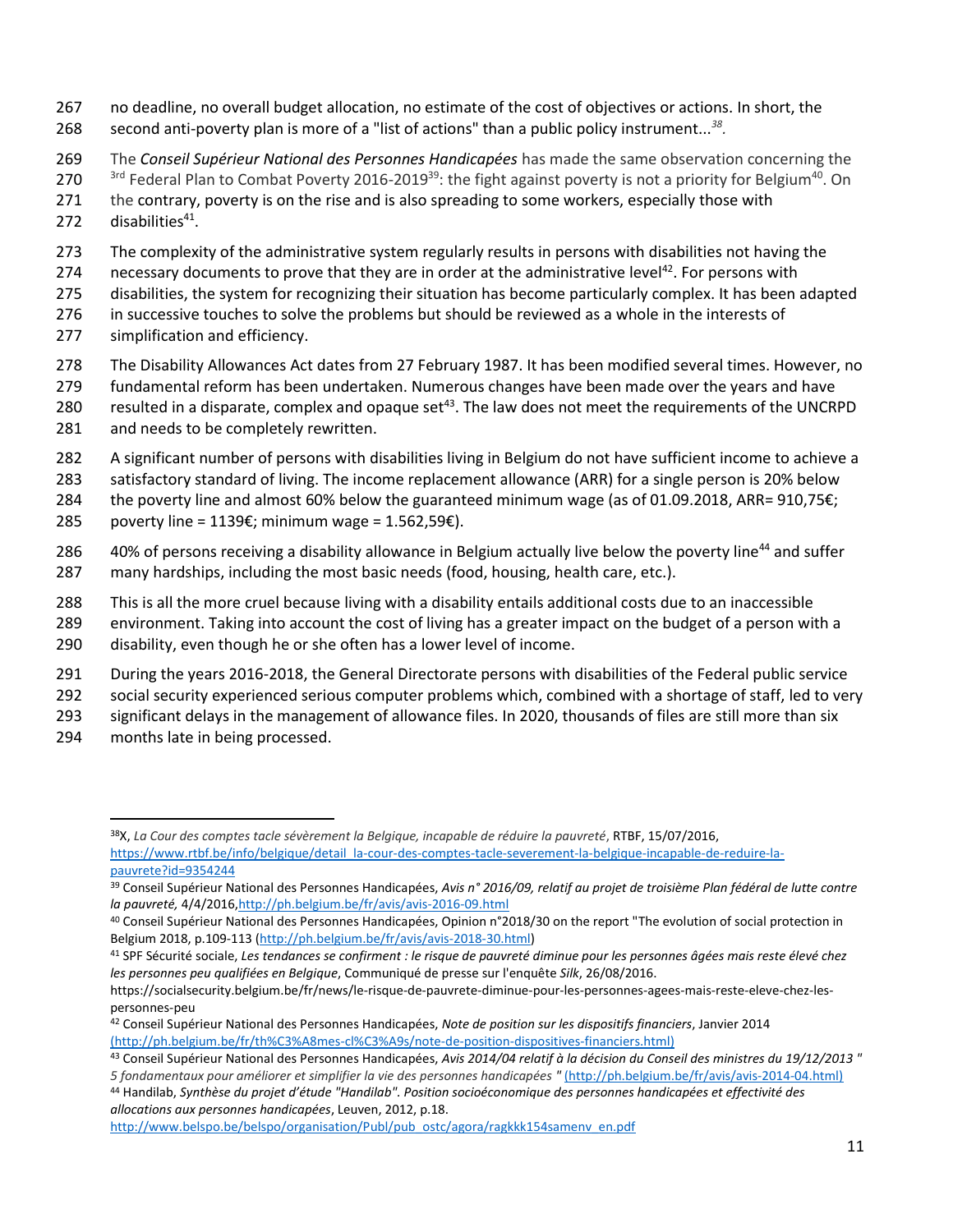- There is a growing phenomenon of "non-take-ups" (persons who do not assert their rights due to lack of information or misunderstanding). Persons with disabilities are no exception. This phenomenon also distorts 297 existing statistics<sup>45</sup>. The *Conseil Supérieur National des Personnes Handicapées* participated in the "Poverty and Disability" collection produced by the Federal public service social security. This was published on 3 December 2019. In 266 pages, it gives a striking picture of the multidimensional reality of disability in relation to poverty in Belgium. The findings of the survey are similar to those that have been carried out for years by representative organisations of persons with disabilities. The study concludes by proposing the development of structural measures based on the development of a generic poverty policy and specific measures for disability situations (selectivity within universality): • Generic measures to combat poverty o Measures for a structural fight against poverty o Increase in minimums combined with the elimination of employment traps o Improvement of the employment situation **compensatory measures: housing, health care, child care, vocational support and education**  o Re-examining the negative impact of cohabitation 311 • 4 blocks of disability-specific measures o (1) Better income protection **• Raising the Income replacement allowance to the level of the EU poverty line • Thorough review of the evaluation criteria and their application • Further reduction of the "price of love" and the "price of work" • Simplification of the granting procedure**  o (2) Full citizenship: monitoring social participation **• Induced Fundal Stuation**, but also the standard of living achieved, the degree of freedom of choice and social participation. **• Continued development of the "handistreaming" plan •** Indicators integrating the "disability" dimension **Persons in collective households • Need for an inter-federal approach**  o (3) Labour market participation as a positive measure **• Reducing employment traps • Identify and eliminate the perverse effects of reintegration • Feasible work for persons with disabilities**  o (4) Decrease in non-use ▪ More proactive approach and greater proximity (*outreach) to* front-line services **• The use of digital technologies is not a miracle solution • Simplification and acceleration of granting procedures • Exercise 1 Figure 1 Reduction of the "Matthew effect" in the field of care and assistance**  ▪ Specific attention to persons with an immigrant background At the beginning of 2020, the increase in the costs of banking services has been compounded: the main
	-
- banks active on the Belgian market have decided to increase the pricing of a series of basic operations
- carried out by hand, to close more and more branches and to abolish terminals. All this is done to the

 $\overline{\phantom{a}}$  Conseil Supérieur National des Personnes Handicapées, *Avis 2018/09 relatif au rapport bruxellois sur l'état de la pauvreté 2016*, <http://ph.belgium.be/fr/avis/avis-2018-09.html>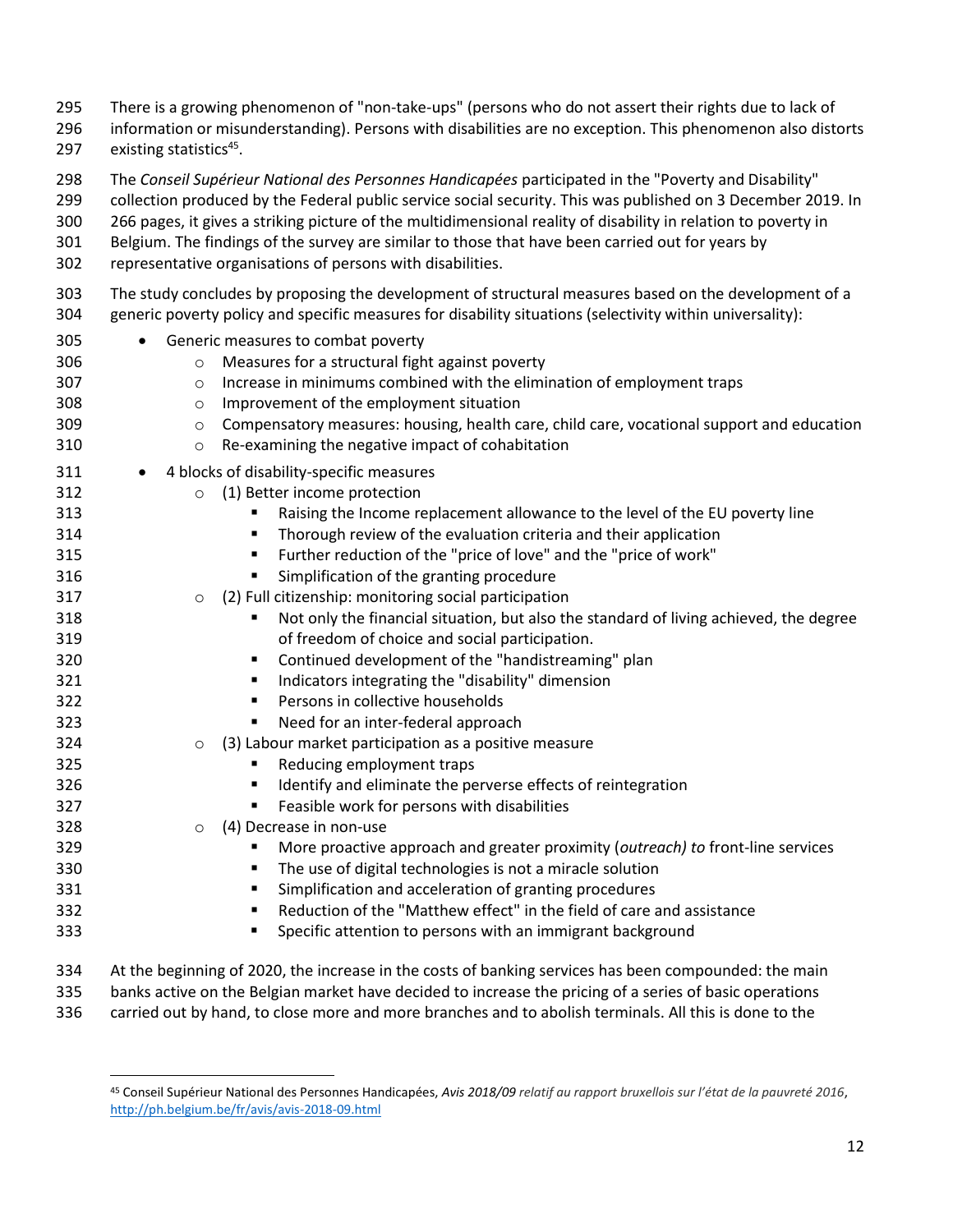- detriment of the most precarious persons and without taking into account the notions of "minimum
- 338 service" and "reasonable accommodation".

#### **Suggested Questions on Poverty:**

- Is Belgium going to use the Poverty and Disability compendium as a basis for finally building the necessary and integrated policies to reduce the risk of poverty for persons with disabilities in Belgium as quickly as possible?
- Will Belgium develop a sustainable and generic poverty policy and specific measures for disability situations (selectivity within universality)?
- What concrete measures, action plan and timetable does Belgium envisage to increase the amount of benefits for persons with disabilities so that they provide everyone with an adequate income at least equal to the amount of the guaranteed minimum wage established at Belgian level?
- What concrete measures does Belgium plan to take over the next four years to set up a system of benefits for persons with disabilities based on a combination of criteria for participation in society and medical criteria that will enable better account to be taken of both the reality of the lives of persons with disabilities and the need for objectification desired by the State?
- What concrete measures does Belgium plan to take to make social protection measures more readable and to eliminate cases of "non-take-up"? What rights are not automatically granted and what does Belgium provide for automating them?
- What steps will Belgium take to ensure that the Disabilities Branch has the necessary computer and human resources to process cases efficiently and quickly, and to ensure adequate access to telephone and electronic services for both persons with disabilities and social services?

# **Right to physical and mental health (R.25)**

Since 2000, the desire to "rationalize" and economize in the field of health has increased the imbalances in

medical supply between the different sub-regions of the country. This is particularly true for rural areas. The

362 overall ageing of health care providers, especially<sup>47</sup> general practitioners, the rationalisation of the hospital

363 network and the<sup>48</sup> ageing of the population further accentuate these imbalances<sup>49</sup>. The current trend is

therefore likely to have particularly detrimental effects on the most economically vulnerable patients and

on patients with disabilities.

TABANKIA (A.), Les médecins généralistes restent assez âgés en Wallonie, dans *RTBF info*,

[https://www.rtbf.be/info/societe/detail\\_les-medecins-generalistes-restent-assez-ages-en-wallonie-carte-interactive?id=10288318](https://www.rtbf.be/info/societe/detail_les-medecins-generalistes-restent-assez-ages-en-wallonie-carte-interactive?id=10288318) ; RTBF, *La Première,* Soir Première, 30/01/2019, [https://www.rtbf.be/auvio/detail\\_cqfd-medecins-generalistes-pourquoi-cette](https://www.rtbf.be/auvio/detail_cqfd-medecins-generalistes-pourquoi-cette-penurie-en-wallonie?id=2453670&jwsource=fb&fbclid=IwAR1ZYTI9f0MddH_i-LwbccEDbn6wnky5b6jFGYxCzOWIrNOM1ZBxeqBYczE)[penurie-en-wallonie?id=2453670&jwsource=fb&fbclid=IwAR1ZYTI9f0MddH\\_i-LwbccEDbn6wnky5b6jFGYxCzOWIrNOM1ZBxeqBYczE](https://www.rtbf.be/auvio/detail_cqfd-medecins-generalistes-pourquoi-cette-penurie-en-wallonie?id=2453670&jwsource=fb&fbclid=IwAR1ZYTI9f0MddH_i-LwbccEDbn6wnky5b6jFGYxCzOWIrNOM1ZBxeqBYczE) INAMI, *Réorganiser le paysage hospitalier et le financement des hôpitaux*, 09/01/2020,

[informations\\_265\\_septembre\\_2016\\_tcm49-33135.pdf](https://www.mc.be/media/mc-informations_265_septembre_2016_tcm49-33135.pdf) ; VRIJENS (F.) *et alia*, *La performance du système de santé belge. Rapport*  , KCE Report 259B, Bruxelles, 2015,

l Conseil Supérieur National des Personnes Handicapées, *Augmentation des tarifs bancaires au 1/1/2020*, Avis 2020/01, sera publié sur le site du CSNPH le 05/02/2020,<http://ph.belgium.be/fr/avis.html>

<https://www.inami.fgov.be/fr/professionnels/etablissements-services/hopitaux/financement/Pages/default.aspx>

 CHAPELLE (A.), Morel (M.) et Regueras (N.), *La performance des soins de santé en Belgique : une analyse des études récentes*, dans *MC-Informations Analyses et points de vue*, n°265, septembre 2016, p. 3-25, [https://www.mc.be/media/mc-](https://www.mc.be/media/mc-informations_265_septembre_2016_tcm49-33135.pdf)

[https://kce.fgov.be/sites/default/files/atoms/files/KCE\\_259B\\_rapportperformance2015\\_1.pdf](https://kce.fgov.be/sites/default/files/atoms/files/KCE_259B_rapportperformance2015_1.pdf)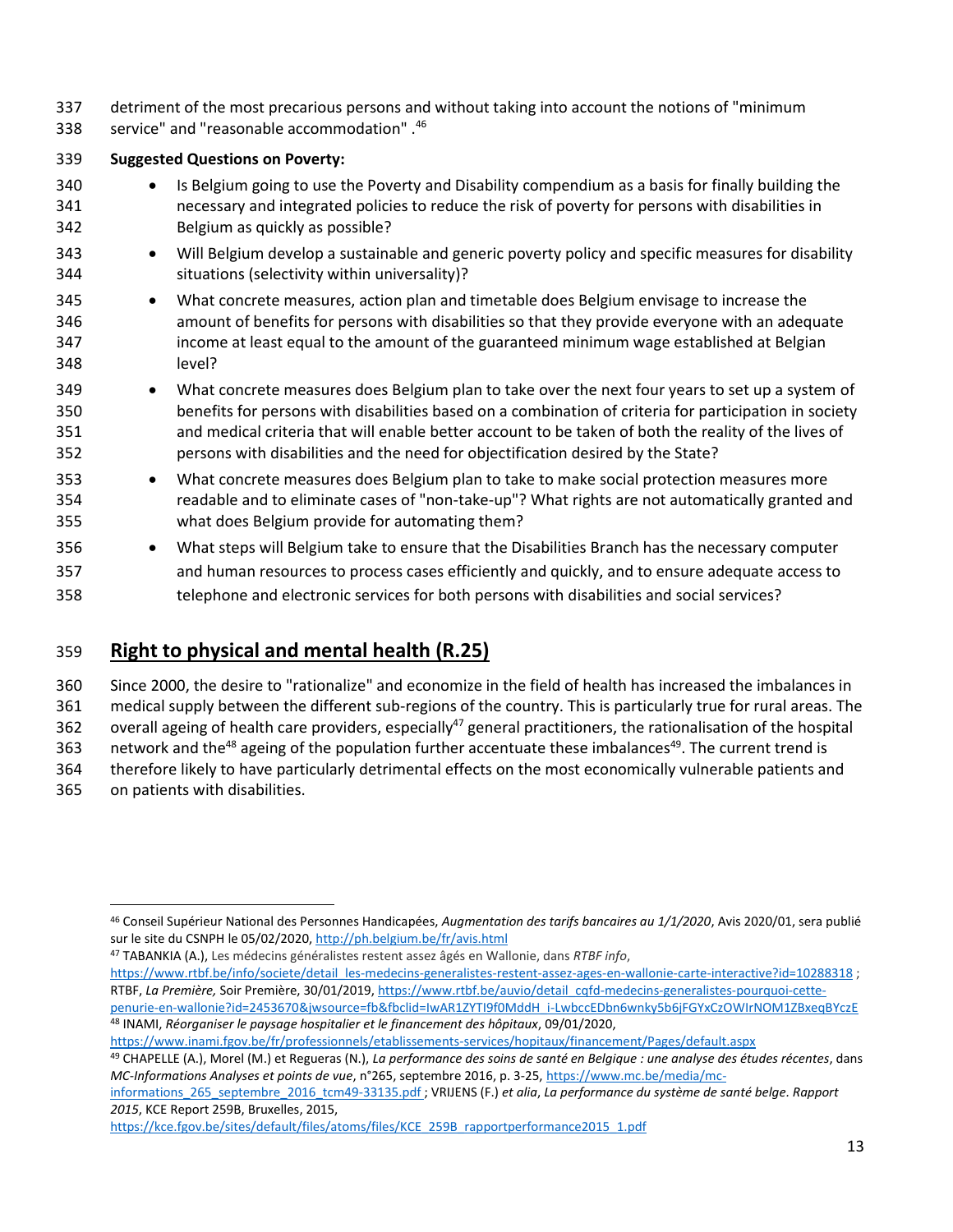- Beyond the physical (buildings, equipment) and communication access problems, financial access to health
- care is a key issue for a growing number of persons with disabilities. More and more persons with
- 368 disabilities are postponing or cancelling necessary treatment.
- Despite the principles set out in the Charter of the Rights of the Patient, full and correct information to the
- patient, in clear language adapted to his or her needs, is not sufficient to guarantee the quality of the care
- 371 he or she needs and to<sup>51</sup> enable the patient to exercise his or her free and informed consent to the care
- provided to him or her.
- Further progress is still needed to enable patients to truly access their data. Currently, even if the patient's 374 file is increasingly updated electronically, it is still very difficult for the patient to consult it<sup>52</sup>.
- The need for regular and/or extensive care often generates significant concessions in life choices, sometimes forcing the person to drop out of school or a job .
- Due to the poor geographical distribution of services, persons with disabilities are sometimes forced to
- travel very long distances to access the accommodation or rehabilitation services they need, even though this is particularly difficult given their disability status.
- Some persons with disabilities find themselves in living situations that require them to use the services of providers attached to their place of residence. This is particularly the case for physiotherapy service providers in some facilities for persons with disabilities.
- Persons with disabilities with an intellectual quotient (IQ) of less than 85 cannot obtain reimbursement from the *Institut National d'Assurance Maladie Invalidité (INAMI)* for speech and language therapy services on the grounds that they can receive them free of charge if they are enrolled in a specialized educational
- establishment.
- In October 2015, the General Delegate for the Rights of the Child, *UNIA* and the *Association Nationale d'Aide aux Handicapés Mentaux* transmitted a recommendation to the Minister of Social Affairs and Public Health requesting the adaptation of the legislation in question, which has<sup>53</sup> not yet been implemented.
- **Suggested Questions on Right to physical and mental health:**
- 391 What concrete measures will Belgium take to ensure that all persons with disabilities have equal access to the same medical products and medical technologies they need? Will this include the presentation of possible alternative solutions?
- In the context of home care, what have the Belgian authorities done to meet the growing need for home care services: nurses, care assistants, etc.?
- How does the state integrate access to health care into the general framework of life choices?
- What concrete measures does Belgium plan to take to broaden the range of rehabilitation services available, without constraints linked to age, place of residence, schooling or pathology? What concrete measures are planned to ensure that any persons with disabilities in need of services such as speech and language therapy can benefit from financial assistance from the *Institut National d'Assurance Maladie Invalidité (INAMI)*, regardless of IQ?

 Conseil Supérieur National des Personnes Handicapées, *La situation de soins et d'accompagnement qui répond aux besoins du patient handicapé..., Note de position,* Septembre-Octobre 2017 [\(h](http://ph.belgium.be/media/static/files/import/soins_sante/2017-09-19-note-de-position-cadre-de-soins.pdf)ttp://ph.belgium.be/media/static/files/import/soins\_sante/2017- 09-19-note-de-position-cadre-de-soins.pdf)

*Ibid*.

*Ibid*.

[https://www.unia.be/files/Documenten/Aanbevelingen-advies/recommandation\\_logopédie\\_déf.pdf](https://www.unia.be/files/Documenten/Aanbevelingen-advies/recommandation_logopédie_déf.pdf)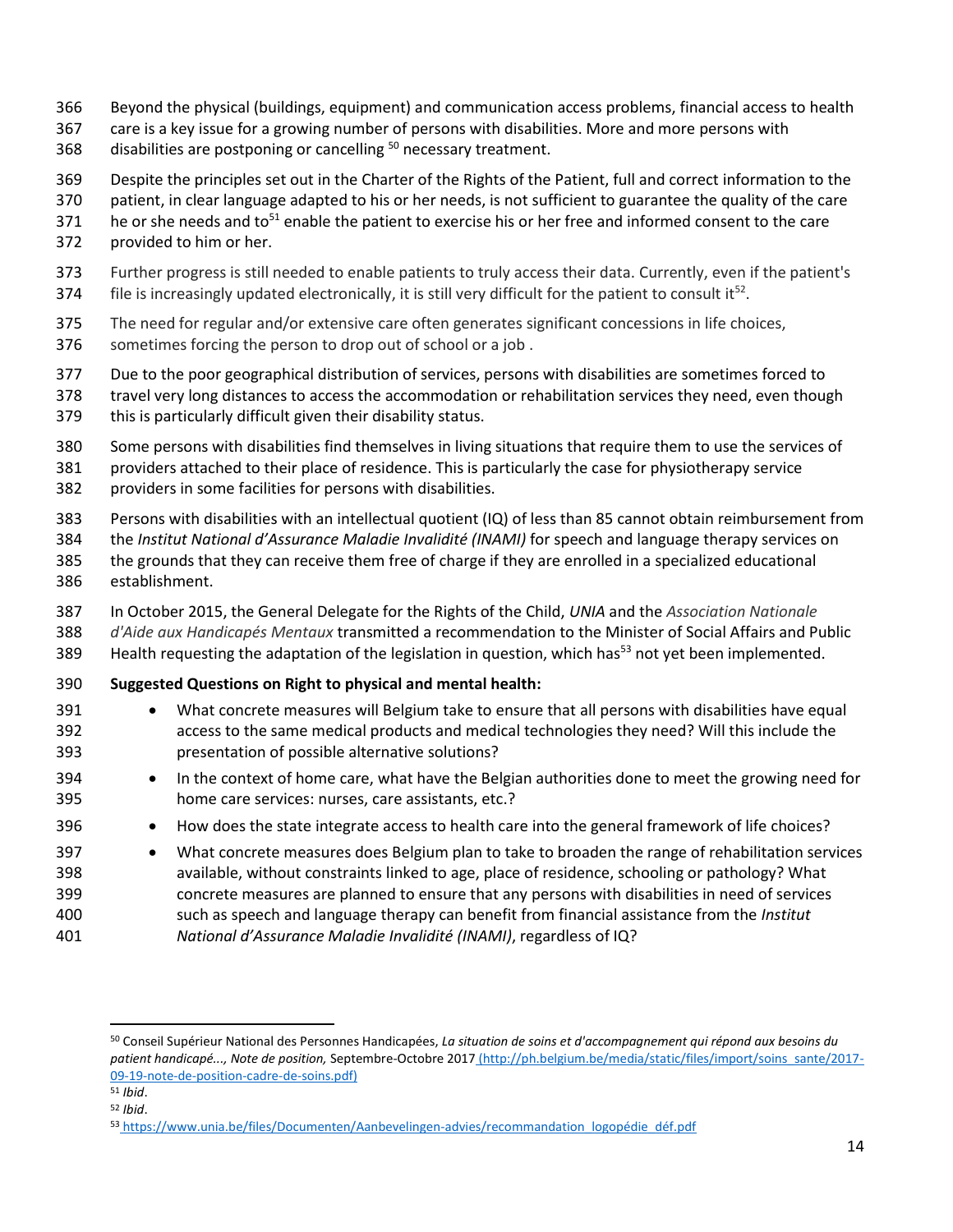• What concrete measures does Belgium plan to take to ensure an equitable distribution of rehabilitation facilities throughout the country, so that all persons with disabilities have access to them under reasonable conditions, regardless of their disability and place of residence?

 What concrete measures does Belgium provide for to ensure that a person can call upon the provider of his or her choice, in accordance with the Charter of Patients' Rights, regardless of his or her place of residence?

# **Right to education (R.26)**

- Education, both ordinary and specialized, is part of community competence, depending on the linguistic role
- of the students. The Flemish, French and German-speaking Communities have put in place regulations that
- are evolving in different ways. They aim, as appropriate, at the full or partial inclusion or integration of
- children with disabilities into mainstream education while maintaining the existence of non-inclusive special
- education.
- In a logic of gradual transition towards inclusive education and respect for freedom of choice, the BDF does
- not oppose the coexistence of these two systems in the years to come.
- In view of the gap that has developed between the education systems of the three communities, it is
- necessary to treat them separately.
- Flemish Community
- In the Flemish Community, the *M-Decreet* of 2014, supplemented in 2017 by the new support model
- (*Ondersteuningsmodel*), established an inclusive general education. This proactive approach is in line with
- the logic of UNCRPD. However, some problems have arisen. The two main ones are:
- The fact that a school has the option of refusing to enrol a child or adolescent with a disability if his or her
- inclusion can only be achieved with accommodations that are not "reasonable". Given the vagueness of the
- concept of reasonable accommodation, the right to inclusive education is not really guaranteed.
- The fact that the transfer of teachers and supervisors from special education to inclusive mainstream
- education is much more difficult in reality than in theory. Students with disabilities do not always receive
- 426 the support they need for inclusive education.
- Overall, organizations representing persons with disabilities regret that these decrees were put in place
- hastily, with limited consultation, without sufficient consideration for the need for transition and without
- 429 sufficient information to the persons concerned<sup>54</sup>.
- As a result, since the 2017-2018 school year, more and more parents want their child with a handicap to
- return to special education, even if they had opted for inclusive general education: 770 more pupils in basic 432 education and 342 more in secondary education in 2017 $<sup>55</sup>$ .</sup>
- 
- Flemish regulations still do not provide for the creation of inclusive and bilingual Dutch classes *Vlaamse*
- 434 *Gebarentaal* addressing the needs of deaf children<sup>56</sup>.

[https://www.demorgen.be/dmselect/realitycheck-voor-m-decreet-meer-kinderen-keren-terug-naar-buitengewoon-onderwijs](https://www.demorgen.be/dmselect/realitycheck-voor-m-decreet-meer-kinderen-keren-terug-naar-buitengewoon-onderwijs-b71a8e15/?referer=)[b71a8e15/?referer=h](https://www.demorgen.be/dmselect/realitycheck-voor-m-decreet-meer-kinderen-keren-terug-naar-buitengewoon-onderwijs-b71a8e15/?referer=)ttps://www.google.com/

 $\overline{\phantom{a}}$  Kinderrechten Commissariaat, *Implementatie M-Decreet: tussentijdse evaluatie*, Knelpuntnota 2015-2016/11, <https://www.kinderrechtencommissariaat.be/advies/implementatie-m-decreet-tussentijdse-evaluatie>

AMKREUTZ (R.), *Realitycheck for M-decreet : more children return to special education*, dans *De Morgen, 8/6/2017,* 

 Vlaams Parlement, Verslag van de hoorzitting namens de Verenigde Commissies voor Onderwijs en voor Cultuur, Jeugd, Sport en Media uitgebracht door Paul Cordy en Orry van de Wauwer over de Vlaamse Gebarentaal, 6 februari 2018, <http://docs.vlaamsparlement.be/pfile?id=1378754>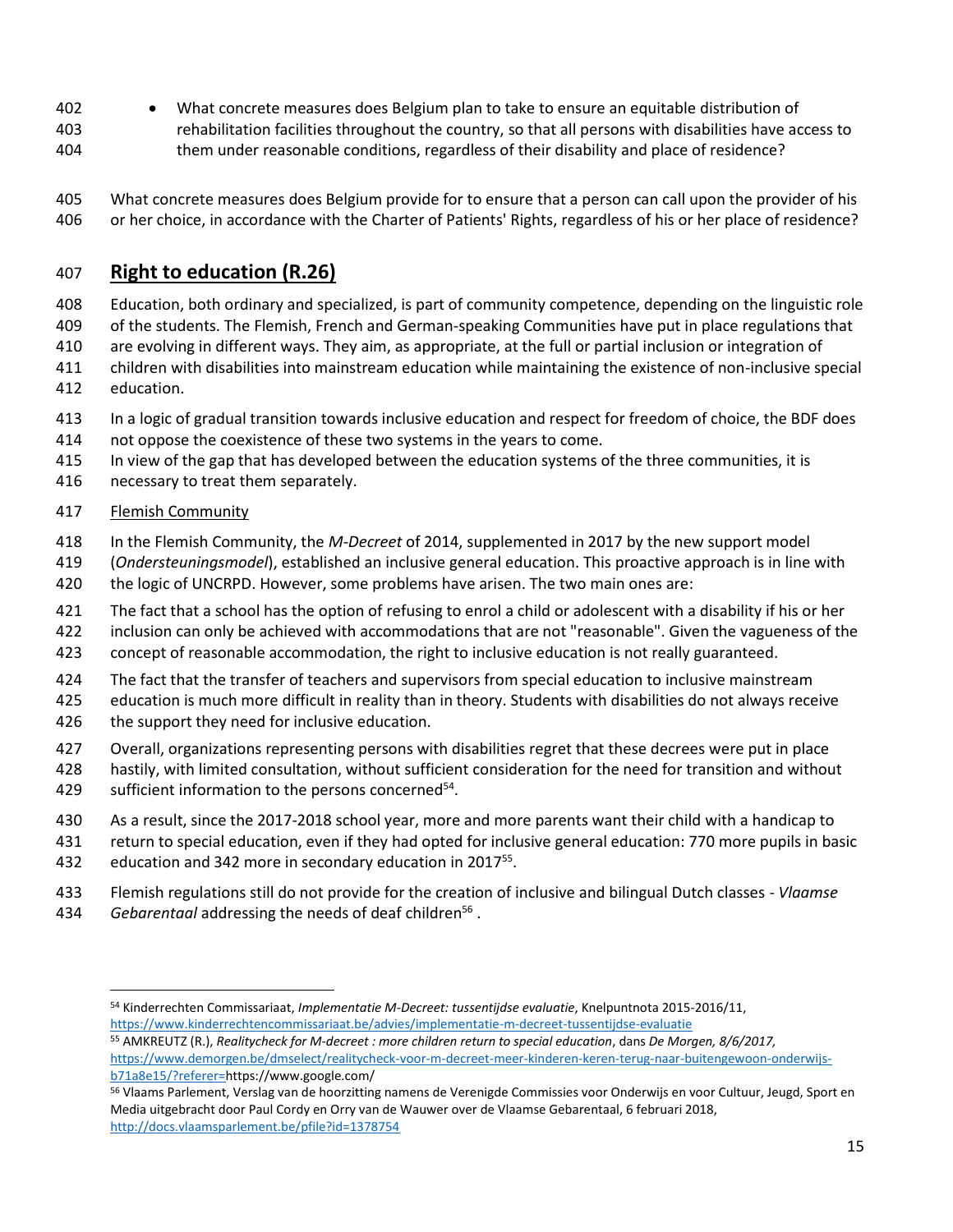- A judgment of 7/11/2018 condemned a primary school in the Flemish Community for refusing to enrol a
- 436 pupil with Down's syndrome<sup>57</sup>.
- French Community

438 Since 09/02/2011<sup>58</sup>, the schools of the French Community are obliged to include the concept of integration

- of children with special needs in their school projects. Institutions that achieve this integration in practice are supported throughout the process.
- The BDF regrets that the French Community is developing its education system on the basis of the notion of integration and not inclusion as prescribed by the UNCRPD.
- The number of children enrolled in special education remains very high compared to the number of children
- enrolled in inclusive education. BDF also notes that the total number of children with disabilities in
- "mainstreaming" doubled between 2012 and 2016. However, this increase mainly concerns pupils in special
- education "type 6 (visual impairment) and type 8" (learning disabilities) but not at all pupils in special
- 447 education "type 2 (moderate or severe mental retardation)" and "type 5" (illness or convalescence)<sup>59</sup>.
- Moreover, the implementation of reasonable accommodation remains far from the spirit of the Convention,
- as shown by Article 4 of the Decree of 7/12/2017: "...Every pupil in ordinary education ... is entitled to
- reasonable accommodation ... provided that his or her situation does not make it indispensable to take
- 451 charge of his or her special education<sup>"60</sup>. This almost automatically directs the child to special education.
- The following paragraph of Article 4 confirms the strictly medical nature of the decision on reasonable
- accommodation: "... The diagnosis... is made by a specialist in the medical, paramedical or psychomedical field...".
- The French Community is carrying out a major reform of education, the "Excellence Pact". This pact contains no provisions for inclusive education or special education.
- The regulatory measures taken do not prevent the persistence of problems in both regular and special
- education, often due to a lack of technical, human and financial resources, which are essential for the
- development of effective and sustainable education.
- German-speaking Community

l

- In 2009, the German-speaking Community established a special educational support centre for children with 462 disabilities enrolled in mainstream education.
- The pedagogical aid for children and adolescents with disabilities offers only 4 hours of pedagogical aid per
- child per week in basic education and during the first 4 years of secondary school. For the last two years of

 UNIA, *Première décision reconnaissant le droit à l'éducation inclusive*, 12/11/2018 [https://www.unia.be/nl/artikels/eerste-vonnis](https://www.unia.be/nl/artikels/eerste-vonnis-dat-recht-op-inclusief-onderwijs-erkent)[dat-recht-op-inclusief-onderwijs-erkent](https://www.unia.be/nl/artikels/eerste-vonnis-dat-recht-op-inclusief-onderwijs-erkent)

<sup>58</sup> Arrêté du Gouvernement de la Communauté française établissant les listes des implantations de l'enseignement fondamental et de l'enseignement secondaire bénéficiaires de l'encadrement différencié…, modifié par le décret du 9 février 2011 organisant un encadrement différencié au sein des établissements scolaires de la Communauté française, [http://www.gallilex.cfwb.be/document/pdf/36474\\_000.pdf](http://www.gallilex.cfwb.be/document/pdf/36474_000.pdf)

*Les indicateurs de l'enseignement 2017-07*, Tableau 7.4,<http://www.enseignement.be/index.php?page=0&navi=2264>

 *Décret du 7/12/2017 relatif à l'accueil, l'accompagnement et le maintien dans l'enseignement ordinaire de base et secondaire des élèves ayant des besoins spécifiques*[, https://www.gallilex.cfwb.be/document/pdf/44807\\_000.pdf](https://www.gallilex.cfwb.be/document/pdf/44807_000.pdf)

 *Décret du 11/05/2009 relatif au Centre d'appui à la pédagogie et à l'éducation spécialisée, visant à améliorer l'appui pédagogique spécialisé dans les écoles ordinaires et spécialisées et à encourager le soutien aux élèves ayant des besoins spéciaux ou des difficultés d'adaptation ou d'apprentissage dans les écoles ordinaires et spécialisées*[, http://www.etaamb.be/fr/decret-du-11-mai-](http://www.etaamb.be/fr/decret-du-11-mai-2009_n2009202854.html)[2009\\_n2009202854.html](http://www.etaamb.be/fr/decret-du-11-mai-2009_n2009202854.html)